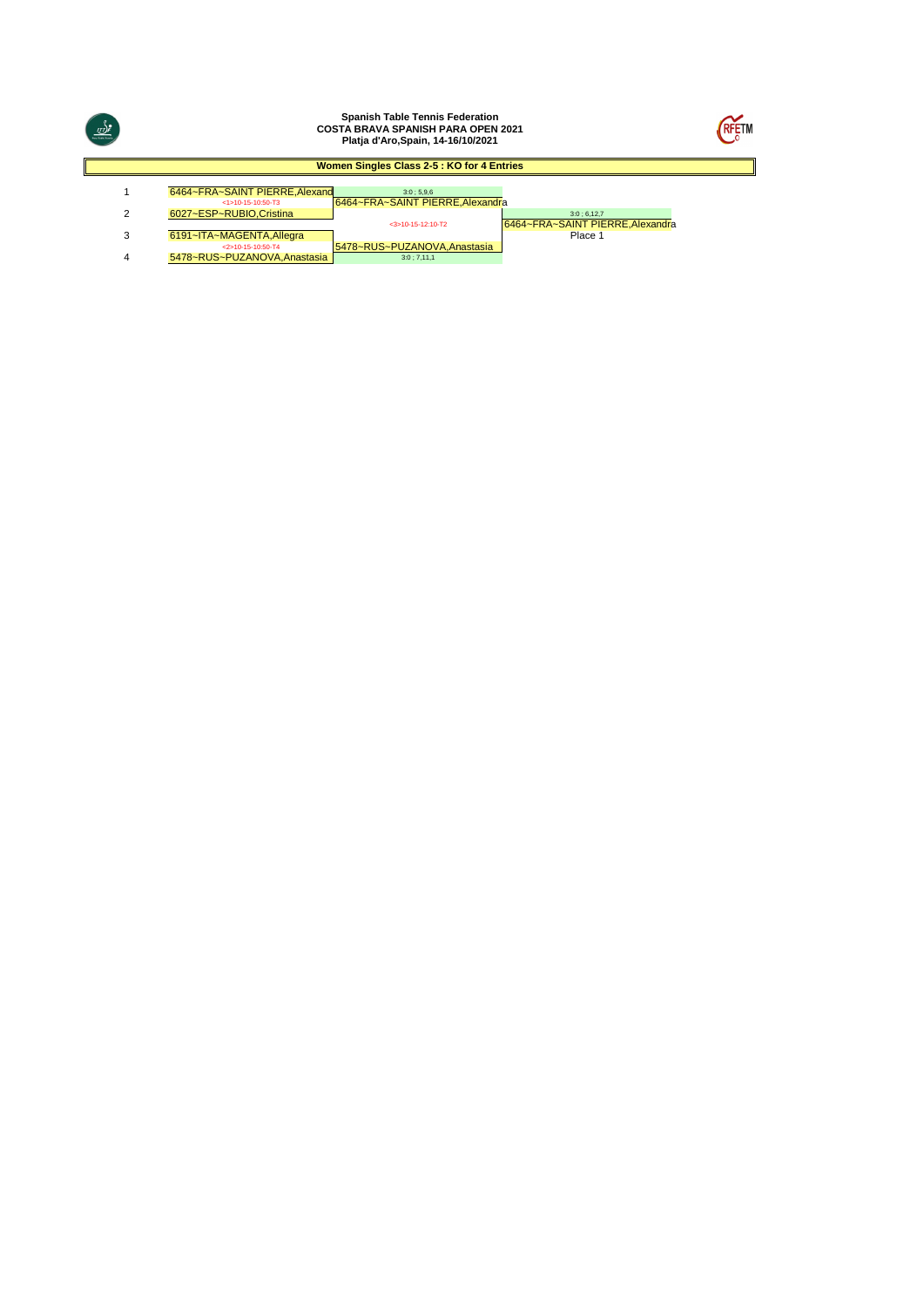



# **SF2-5 : Round Robin for 7 Entries in 2 Groups**

| <b>Match</b> | Day 1 |               | Time   Table   |   | <b>SF2-5 Group A</b><br>advace:2 |              |              |               | 4       | <b>MP</b> | Rank |
|--------------|-------|---------------|----------------|---|----------------------------------|--------------|--------------|---------------|---------|-----------|------|
| $3-1$        |       | 10-14 11:00   | $\overline{2}$ | а | 4221~NED~COBBEN, Femke           |              | 0:3          | 1:3           | 3:0     |           | 3    |
| $2 - 4$      |       | 10-14 11:00   | 3              |   |                                  |              | $-8, -3, -9$ | $-10,-3,6,-7$ | 3, 9, 1 |           |      |
| $4 - 3$      |       | $10-14$ 15:30 | 1              |   | 6464~FRA~SAINT PIERRE, Alexandra | 3:0          |              | 3:0           | 3:0     | 6         |      |
| $2 - 1$      |       | $10-14$ 15:30 | $\overline{2}$ |   |                                  | 8,3,9        |              | 10,2,4        | 0, 2, 3 |           |      |
| $1 - 4$      |       | 10-14 17:50   | 3              |   |                                  | 3:1          | 0:3          |               | 3:0     | 5         |      |
| $2 - 3$      |       | 10-14 17:50   | 4              | 3 | 6191~ITA~MAGENTA, Allegra        | $10.3 - 6.7$ | $-10,-2,-4$  |               | 4,8,5   |           |      |
|              |       |               |                |   |                                  | 0:3          | 0:3          | 0:3           |         | ≏         |      |
|              |       |               |                | 4 | 6467~ESP~DE VICENTE, Sarah       | $-3, -9, -1$ | $-0,-2,-3$   | $-4, -8, -5$  |         |           | 4    |

| Match   | Day | Time        | <b>Table</b> | <b>SF2-5 Group B</b><br>advace:2 |                     |                 |                   | <b>MP</b> | <b>Rank</b> |
|---------|-----|-------------|--------------|----------------------------------|---------------------|-----------------|-------------------|-----------|-------------|
| $3-1$   |     | 10-14 11:00 | 4            | 6027~ESP~RUBIO, Cristina         |                     | 1:3             | 3:2               | 3         | 2           |
| $2 - 1$ |     | 10-14 15:30 | 3            |                                  |                     | $-6, -6, 6, -7$ | $6.2, -8, -9, 10$ |           |             |
| $2 - 3$ |     | 10-14 17:50 | 1            | 5478~RUS~PUZANOVA, Anastasia     | 3:1                 |                 | 3:1               |           |             |
|         |     |             |              |                                  | $6, 6, -6, 7$       |                 | $-8.1,5.8$        | 4         |             |
|         |     |             |              | 6463~FRA~CARTAULT, Anais         | 2:3                 | 1:3             |                   | 2         |             |
|         |     |             |              |                                  | $-6, -2, 8, 9, -10$ | $8, -1, -5, -8$ |                   |           | 3           |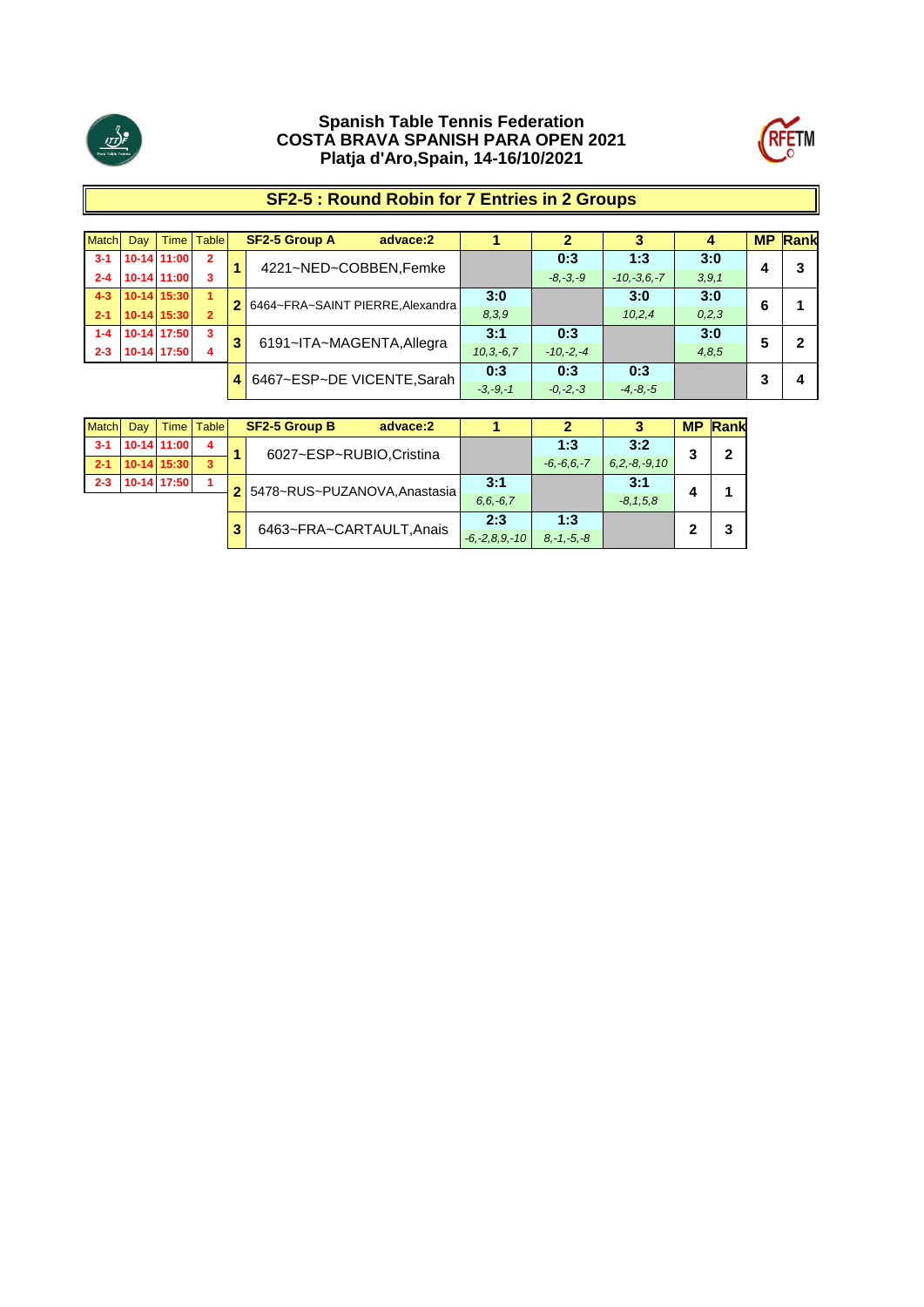



# **SF6 : Round Robin for 4 Entries in 1 Groups**

| <b>Match</b> | Day 1 |               | Time   Table   |   | <b>SF6 Group A</b><br>advace:2    |                   |                   | 3       | 4            |   | <b>MP Rank</b> |
|--------------|-------|---------------|----------------|---|-----------------------------------|-------------------|-------------------|---------|--------------|---|----------------|
| $1*4$        |       | 10-14 10:00   | 8              |   | 1 2422~POL~MARSZAL, Katarzyna     |                   | 2:3               | 3:0     | 3:1          | 5 | 2              |
| $2 - 3$      |       | 10-14 10:00   | 10             |   |                                   |                   | $7.9 - 4 - 7 - 4$ | 2, 1, 4 | $-10,3,6,9$  |   |                |
| $4 - 2$      |       | $10-14$ 16:40 | $\overline{7}$ |   | 2 4279~GBR~PICKARD, Felicity Lucy | 3:2               |                   | 3:0     | 3:1          | 6 |                |
| $1 - 3$      |       | 10-14 16:40   | 10             |   |                                   | $-7, -9, 4, 7, 4$ |                   | 1, 1, 3 | $6.1 - 11.9$ |   |                |
| $3 - 4$      |       | 10-15 11:30   | 6              | 3 | 6468~ESP~ARDEVOL, Aianda          | 0:3               | 0:3               |         | 0:3          | 3 | Δ              |
| $1 - 2$      |       | 10-15 11:30   | 8              |   |                                   | $-2,-1,-4$        | $-1, -1, -3$      |         | $-4, -4, -6$ |   |                |
|              |       |               |                | 4 | 6458~POL~JABLONKA, Barbara        | 1:3               | 1:3               | 3:0     |              |   |                |
|              |       |               |                |   |                                   | $10,-3,-6,-9$     | $-6, -1, 11, -9$  | 4, 4, 6 |              |   |                |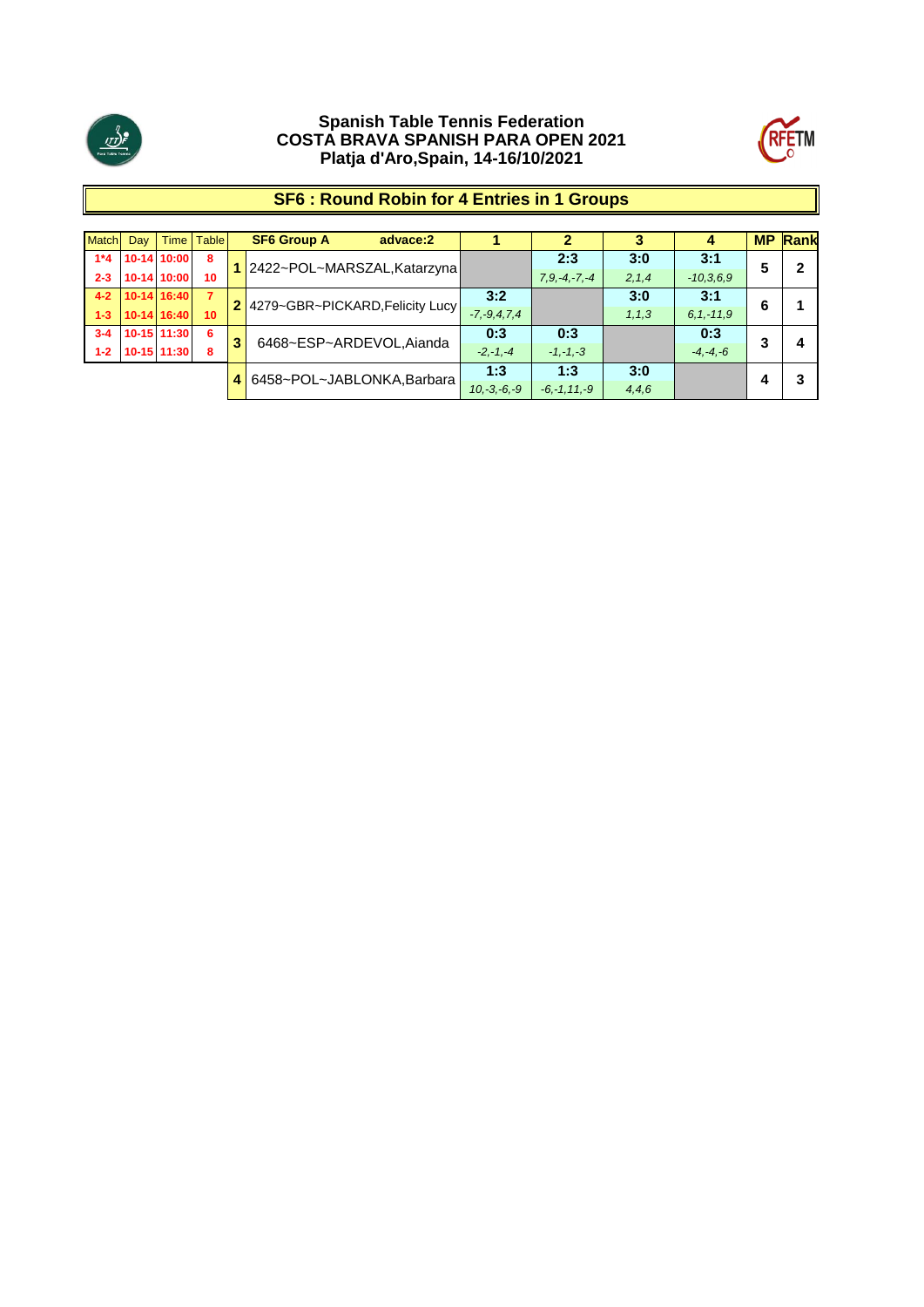| $\frac{\sqrt{3}}{2}$ |                                                              | <b>Spanish Table Tennis Federation</b><br><b>COSTA BRAVA SPANISH PARA OPEN 2021</b><br>Platja d'Aro, Spain, 14-16/10/2021 |                                    | <b>RFETM</b>                                   |
|----------------------|--------------------------------------------------------------|---------------------------------------------------------------------------------------------------------------------------|------------------------------------|------------------------------------------------|
|                      |                                                              | Women Singles Class 7-10 : KO for 8 Entries                                                                               |                                    |                                                |
|                      | 3153~NOR~DAHLEN, Aida<br><1>10-14-18:25-T5                   | 3:0:4.7.4<br>3153~NOR~DAHLEN.Aida                                                                                         |                                    |                                                |
| $\overline{2}$       | 5218~ESP~CHENOLL GONZALEZ.Amanda                             | <5>10-15-10:50-T5                                                                                                         | 3:0:7,10.6<br>3153~NOR~DAHLEN.Aida |                                                |
| 3                    | 4594~GER~KRAMM, Lena<br><2>10-14-18:25-T6                    | 4594~GER~KRAMM.Lena                                                                                                       |                                    |                                                |
| 4                    | 5863~FRA~HAUTIERE, Lucie                                     | $3:1:11.-4.5.9$                                                                                                           | <7>10-15-12:10-T11                 | $3:1$ ; 10, -9, 7, 3<br>4595~GER~REEG, Marlene |
| 5                    | 6423~POL~SUTKOWSKA PAWLASEK, Magdalen<br>$<3>10-14-18:25-T7$ | $3:2:9,-12,8,-9,3$<br>6423~POL~SUTKOWSKA PAWLASEK, Magdalena                                                              |                                    | Place 1                                        |
| 6                    | 6337~GER~OLIV, Tiziana                                       | <6>10-15-10:50-T7                                                                                                         | 4595~GER~REEG, Marlene             |                                                |
|                      | 6374~NED~VAN HOOF, Frederique<br><4>10-14-18:25-T8           |                                                                                                                           | $3:0$ ; 7,5,6                      |                                                |
| 8                    | 4595~GER~REEG.Marlene                                        | 4595~GER~REEG, Marlene<br>3:0:6,9,9                                                                                       |                                    |                                                |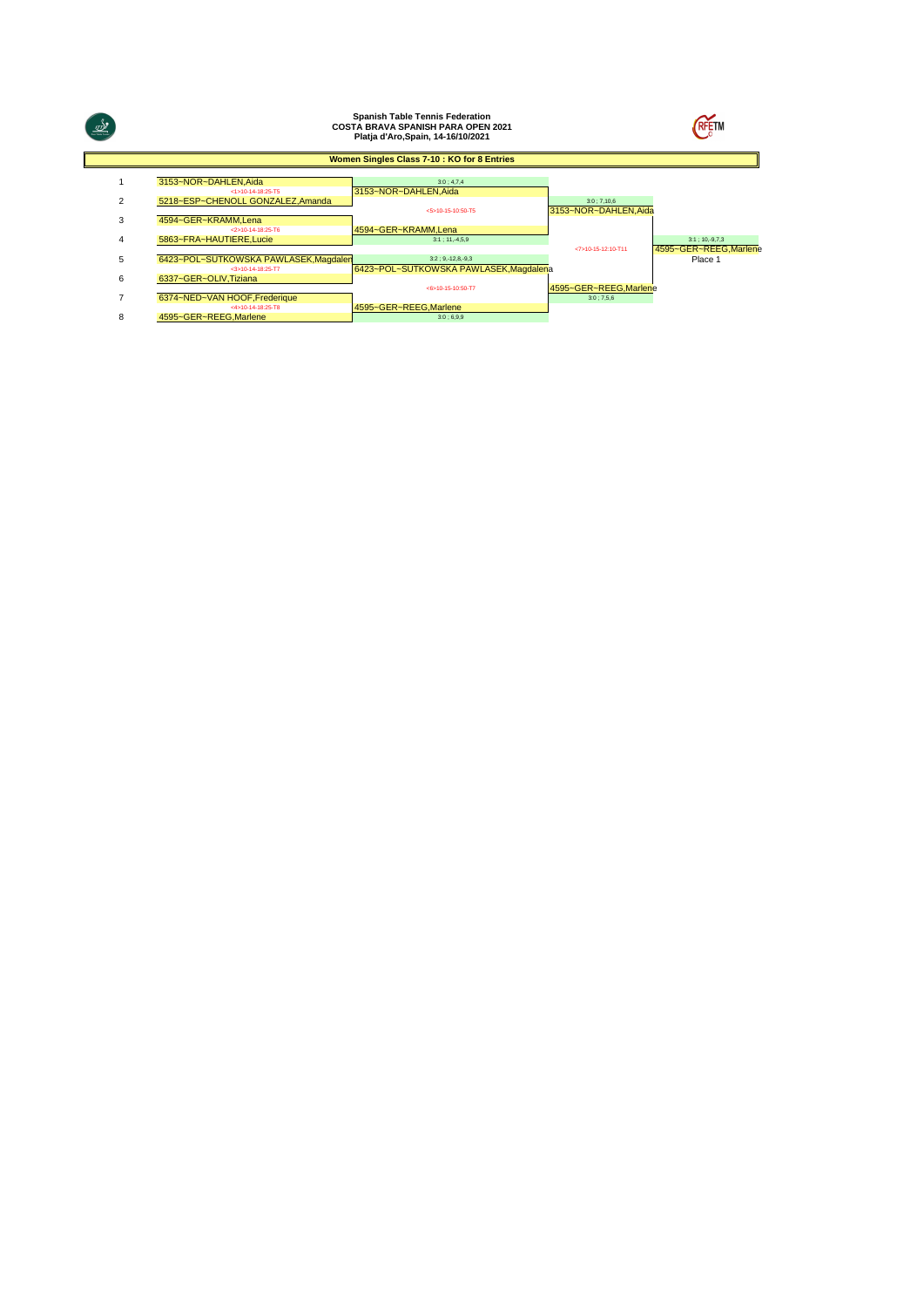



# **SF7-10 : Round Robin for 14 Entries in 4 Groups**

| <b>Match</b> | Dav | Time          | <b>Table</b> |   | SF7-10 Group A<br>advace:2 |              |       |              | <b>MP</b> | Rank |
|--------------|-----|---------------|--------------|---|----------------------------|--------------|-------|--------------|-----------|------|
| $3-1$        |     | 10-14 09:30   | 5            |   | 3153~NOR~DAHLEN, Aida      |              | 3:0   | 3:0          |           |      |
| $2 - 1$      |     | $10-14$ 12:00 | 11           |   |                            |              | 8.5.9 | 3,7,5        | 4         |      |
| $2 - 3$      |     | 10-14 16:05   | 8            | ≘ | 5030~ESP~GONZALEZ.Pilar    | 0:3          |       | 0:3          | ≏         |      |
|              |     |               |              |   |                            | $-8. -5. -9$ |       | $-7. -2. -3$ |           |      |
|              |     |               |              |   |                            | 0:3          | 3:0   |              | ີ         |      |
|              |     |               |              | 3 | 6337~GER~OLIV, Tiziana     | $-3, -7, -5$ | 7,2,3 |              |           |      |

| <b>Match</b> | Dav | Time I        | <b>Table</b> | <b>SF7-10 Group B</b><br>advace:2   |               |       |              | <b>MP</b> | <b>Rank</b> |
|--------------|-----|---------------|--------------|-------------------------------------|---------------|-------|--------------|-----------|-------------|
| $2*3$        |     | 10-14 09:30   | 6            | 4595~GER~REEG, Marlene              |               | 3:0   | 3:0          |           |             |
| $3 - 1$      |     | $10-14$ 12:00 | 8            |                                     |               | 2,3,4 | 4,5,11       |           |             |
| $2 - 1$      |     | 10-14 16:05   | 7            | 4718~ESP~MATEU, Raquel              | 0:3           |       | 0:3          |           |             |
|              |     |               |              |                                     | $-2, -3, -4$  |       | $-6, -6, -6$ |           |             |
|              |     |               |              | 3 5218~ESP~CHENOLL GONZALEZ, Amanda | 0:3           | 3:0   |              |           |             |
|              |     |               |              |                                     | $-4, -5, -11$ | 6.6.6 |              |           |             |

| Match   | Day |               | Time   Table    |   | <b>SF7-10 Group C</b><br>advace:2      |                 |               |          | 4                    | <b>MP</b> | Rank |
|---------|-----|---------------|-----------------|---|----------------------------------------|-----------------|---------------|----------|----------------------|-----------|------|
| $3 - 1$ |     | 10-14 09:30   |                 |   | 4594~GER~KRAMM,Lena                    |                 | 3:0           | 3:0      | 2:3                  | 5         | 2    |
| $2 - 4$ |     | 10-14 09:30   | 8               |   |                                        |                 | 8.8.5         | 9,8,6    | $-10, 8, 5, -8, -10$ |           |      |
| $4 - 3$ |     | $10-14$ 12:00 | 12              |   | 2 5274~NOR~KORNELIUSSEN, Nora          | 0:3             |               | 3:0(w/o) | 1:3                  |           | 3    |
| $2 - 1$ |     | 10-14 12:00   | 10 <sup>1</sup> |   |                                        | $-8, -8, -5$    |               | 0, 0, 0  | $-8.8 - 8. - 5$      |           |      |
| $1 - 4$ |     | 10-14 16:05   | - 6             | 3 | 6471~ESP~MARTINEZ,Olaia                | 0:3             | 0:3(w/o)      |          | 0:3(w/o)             |           | 4    |
| $2 - 3$ |     | 10-14 16:05   | 11              |   |                                        | $-9, -8, -6$    | $-0, -0, -0$  |          | $-0, -0, -0$         |           |      |
|         |     |               |                 |   | 6423~POL~SUTKOWSKA PAWLASEK, Magdalena | 3:2             | 3:1           | 3:0(w/o) |                      | 6         |      |
|         |     |               |                 | 4 |                                        | $10,-8,-5,8,10$ | $8, -8, 8, 5$ | 0, 0, 0  |                      |           |      |

| <b>Match</b> | Day |               | Time   Table |   | <b>SF7-10 Group D</b><br>advace:2 |                 |               |       |                    | <b>MP</b> | Rank |
|--------------|-----|---------------|--------------|---|-----------------------------------|-----------------|---------------|-------|--------------------|-----------|------|
| $3 - 1$      |     | 10-14 09:30   | 10           |   | 6374~NED~VAN HOOF, Frederique     |                 | 0:3           | 3:0   | 3:2                | 5         | 2    |
| $2 - 4$      |     | 10-14 09:30   | -11          |   |                                   |                 | $-7, -12, -6$ | 6.6.9 | $-10, 6, -7, 8, 4$ |           |      |
| $4 - 3$      |     | $10-14$ 12:00 | 6            | 2 | 5863~FRA~HAUTIERE,Lucie           | 3:0             |               | 3:0   | 3:0                | 6         |      |
| $2 - 1$      |     | 10-14 12:00   |              |   |                                   | 7,12,6          |               | 2,3,5 | 5.6.9              |           |      |
| $1 - 4$      |     | 10-14 16:05   | 10           |   | 6473~ESP~ETXEBESTE,Maialen        | 0:3             | 0:3           |       | 0:3                | 3         | 4    |
| $2 - 3$      |     | 10-14 16:05   | 9            |   |                                   | $-6, -6, -9$    | $-2, -3, -5$  |       | $-4, -3, -5$       |           |      |
|              |     |               |              |   | 6378~GBR~WILLIAMS, Grace          | 2:3             | 0:3           | 3:0   |                    |           | 3    |
|              |     |               |              |   |                                   | $10,-6,7,-8,-4$ | $-5, -6, -9$  | 4,3,5 |                    |           |      |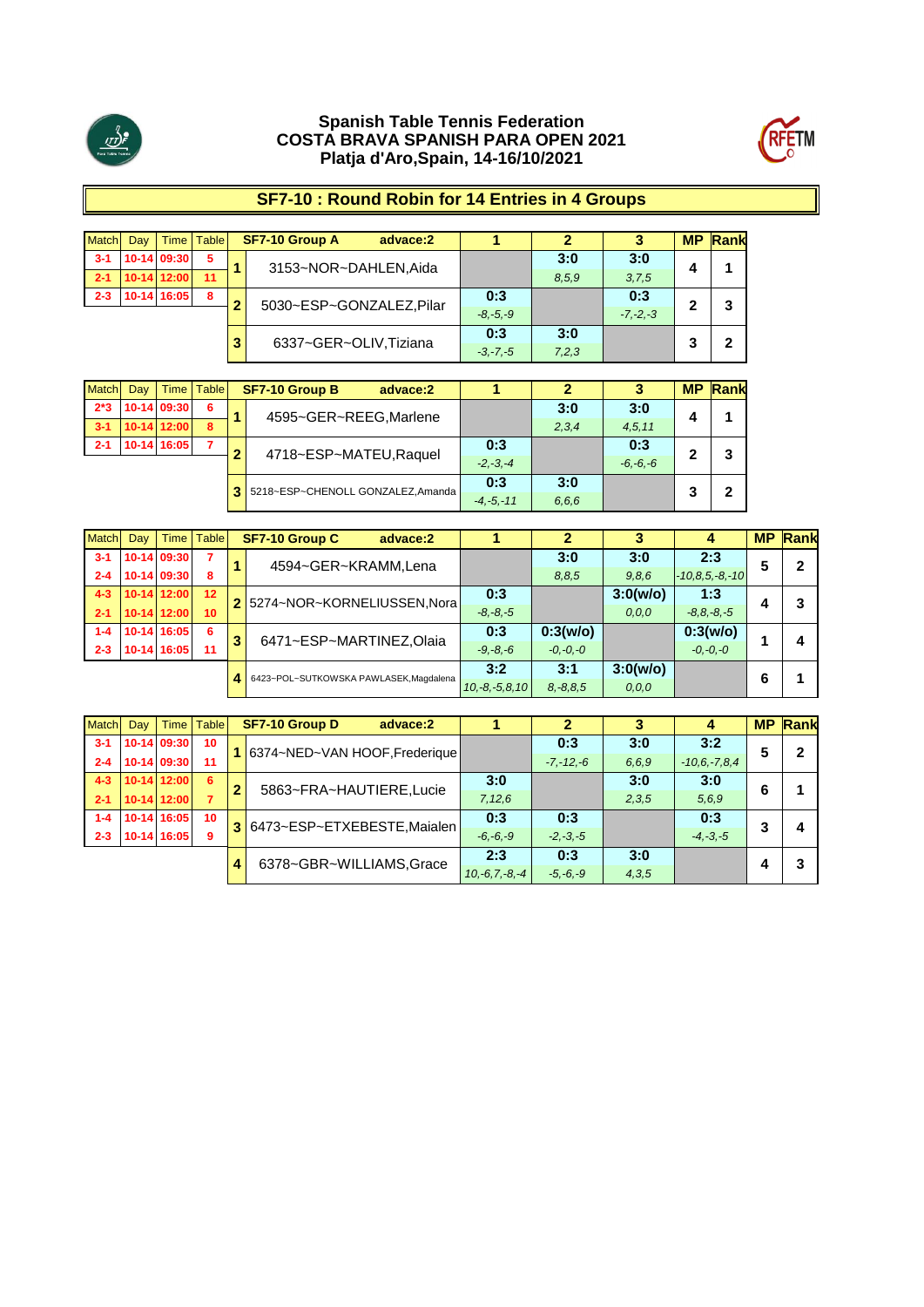| $\frac{1}{2}$ |                                                 | <b>Spanish Table Tennis Federation</b><br><b>COSTA BRAVA SPANISH PARA OPEN 2021</b><br>Platja d'Aro, Spain, 14-16/10/2021 |                                            | <b>RFETM</b>                                   |
|---------------|-------------------------------------------------|---------------------------------------------------------------------------------------------------------------------------|--------------------------------------------|------------------------------------------------|
|               |                                                 | Men Singles Class 1-2 : KO for 6 Entries                                                                                  |                                            |                                                |
|               | 5435~FRA~BESSET, Benoit                         | 5435~FRA~BESSET, Benoit                                                                                                   |                                            |                                                |
| 2             | bye                                             | $<$ 3>10-15-10:50-T1                                                                                                      | 3:0;5,7,9<br>3901~ESP~TOLEDO, Miquel Angel |                                                |
| 3             | 3886~HUN~MAJOR.Endre<br>$<1510-14-18.25-T2$     | 3901~ESP~TOLEDO, Miquel Angel                                                                                             |                                            |                                                |
| 4             | 3901~ESP~TOLEDO, Miquel Angel                   | $3:2:9,8,-9,-8,5$                                                                                                         | $< 5510 - 15 - 12 = 10 - 13$               | $3:0$ ; 7,5,10<br>3901~ESP~TOLEDO.Miquel Angel |
| 5             | 2971~FRA~MICHAUD.Julien<br>$2510-14-18.25 - T3$ | $3:0$ ; 13,10,6<br>2971~FRA~MICHAUD.Julien                                                                                |                                            | Place 1                                        |
| 6             | 6466~ESP~RODRIGUEZ.Daniel                       | <4>10-15-10:50-T2                                                                                                         | 2971~FRA~MICHAUD.Julien                    |                                                |
| 7             | bve                                             |                                                                                                                           | 3:0;5,6,7                                  |                                                |
| 8             | 6455~GBR~GUY.Andrew                             | 6455~GBR~GUY.Andrew                                                                                                       |                                            |                                                |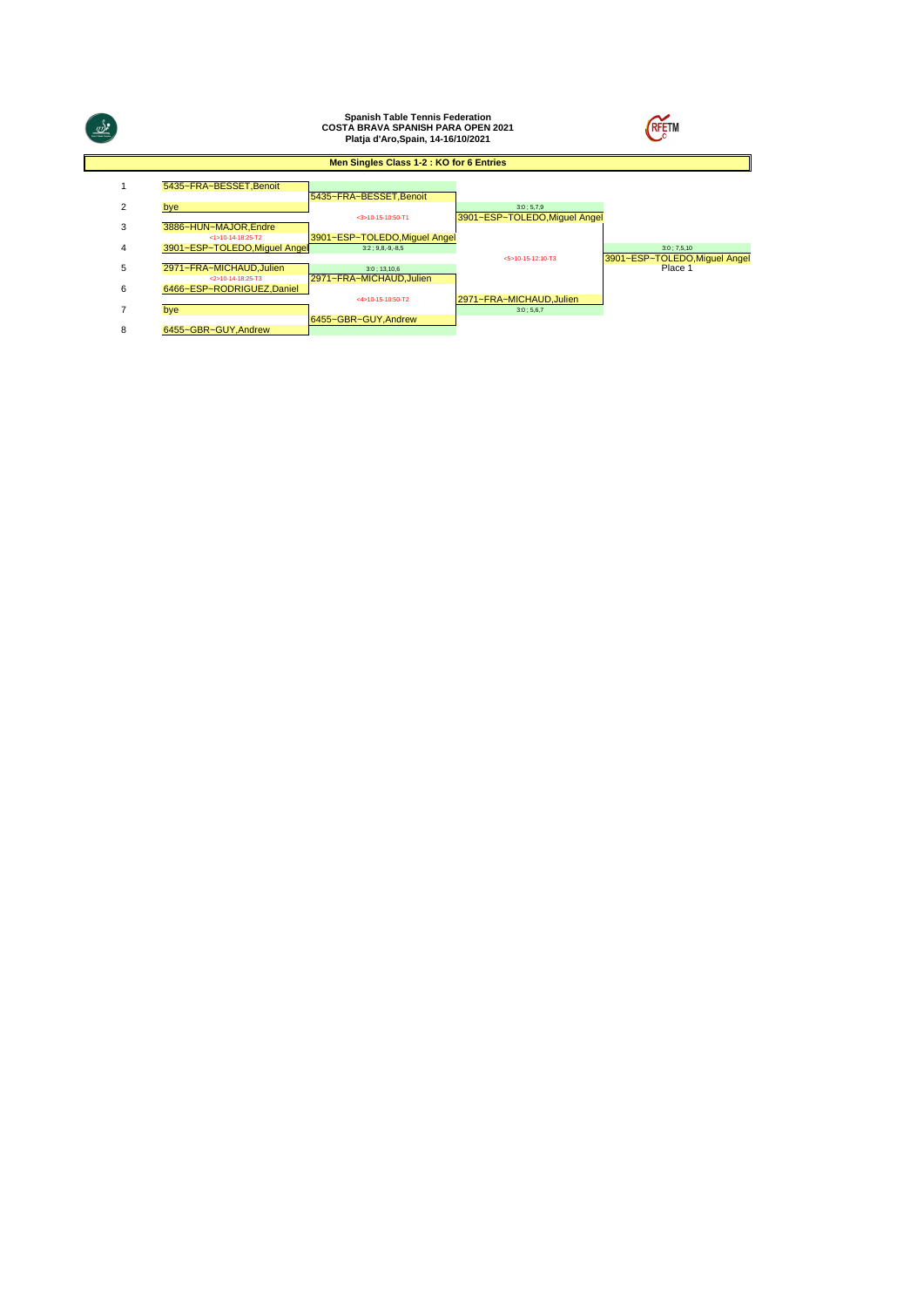



# **SM1-2 : Round Robin for 9 Entries in 3 Groups**

| <b>Match</b> | Dav | Time I        | <b>Table</b> |    | <b>SM1-2 Group A</b>      | advace:2 |                    | 2        |                 | <b>MP</b> | <b>Rank</b> |
|--------------|-----|---------------|--------------|----|---------------------------|----------|--------------------|----------|-----------------|-----------|-------------|
| $3 - 1$      |     | 10-14 10:30   |              |    | 5435~FRA~BESSET, Benoit   |          |                    | 3:0      | 3:2             |           |             |
| $2 - 1$      |     | $10-14$ 12:30 | 4            |    |                           |          |                    | 5.0.3    | $6.8 - 6 - 5.6$ | 4         |             |
| $2 - 3$      |     | 10-14 16:40   | 3            |    | 6457~ITA~CASATI,Edoardo   |          | 0:3                |          | 0:3             | 2         | 3           |
|              |     |               |              |    |                           |          | $-5, -0, -3$       |          | $-3. -3. -10$   |           |             |
|              |     |               |              | 3. | 6466~ESP~RODRIGUEZ,Daniel |          | 2:3                | 3:0      |                 | 3         | 2           |
|              |     |               |              |    |                           |          | $-6, -8, 6, 5, -6$ | 3, 3, 10 |                 |           |             |

| <b>Match</b> | Dav | Time I        | <b>Table</b>   |   | <b>SM1-2 Group B</b><br>advace:2 |                   | 2       |                | <b>MP</b> | Rank |
|--------------|-----|---------------|----------------|---|----------------------------------|-------------------|---------|----------------|-----------|------|
| $3 - 1$      |     | 10-14 10:30   | $\overline{2}$ |   | 3886~HUN~MAJOR, Endre            |                   | 3:0     | 2:3            | 3         | 2    |
| $-2-1$       |     | $10-14$ 12:30 | 3              |   |                                  |                   | 3, 1, 4 | $-7,7,9,-7,-9$ |           |      |
| $2 - 3$      |     | 10-14 16:40   | $\overline{2}$ |   | 6462~FRA~ARNAUD, Charlelie       | 0:3               |         | 0:3            | 2         | 3    |
|              |     |               |                |   |                                  | $-3, -1, -4$      |         | $-4. -8. -9$   |           |      |
|              |     |               |                | 3 | 6455~GBR~GUY, Andrew             | 3:2               | 3:0     |                |           |      |
|              |     |               |                |   |                                  | $7, -7, -9, 7, 9$ | 4,8,9   |                | 4         |      |

| <b>Match</b> | Dav | Time        | <b>Table</b>            |              | <b>SM1-2 Group C</b><br>advace:2 |        | 2             | 3       | <b>MP</b> | <b>Rank</b> |
|--------------|-----|-------------|-------------------------|--------------|----------------------------------|--------|---------------|---------|-----------|-------------|
| $3 - 1$      |     | 10-14 10:30 | 3                       |              | 2971~FRA~MICHAUD, Julien         |        | 0:3           | 3:0     | 3         | $\mathbf 2$ |
| $2 - 1$      |     | 10-14 12:30 | $\overline{2}$          |              |                                  |        | $-9, -10, -6$ | 8, 8, 3 |           |             |
| $2 - 3$      |     | 10-14 16:40 | $\overline{\mathbf{4}}$ |              | 2 3901~ESP~TOLEDO, Miguel Angel  | 3:0    |               | 3:0     | л         |             |
|              |     |             |                         |              |                                  | 9,10,6 |               | 2,10,3  |           |             |
|              |     |             |                         | 3            | 6334~HUN~URLAUBER, Adam          | 0:3    | 0:3           |         | 2         | 3           |
|              |     |             |                         | $-8, -8, -3$ | $-2, -10, -3$                    |        |               |         |           |             |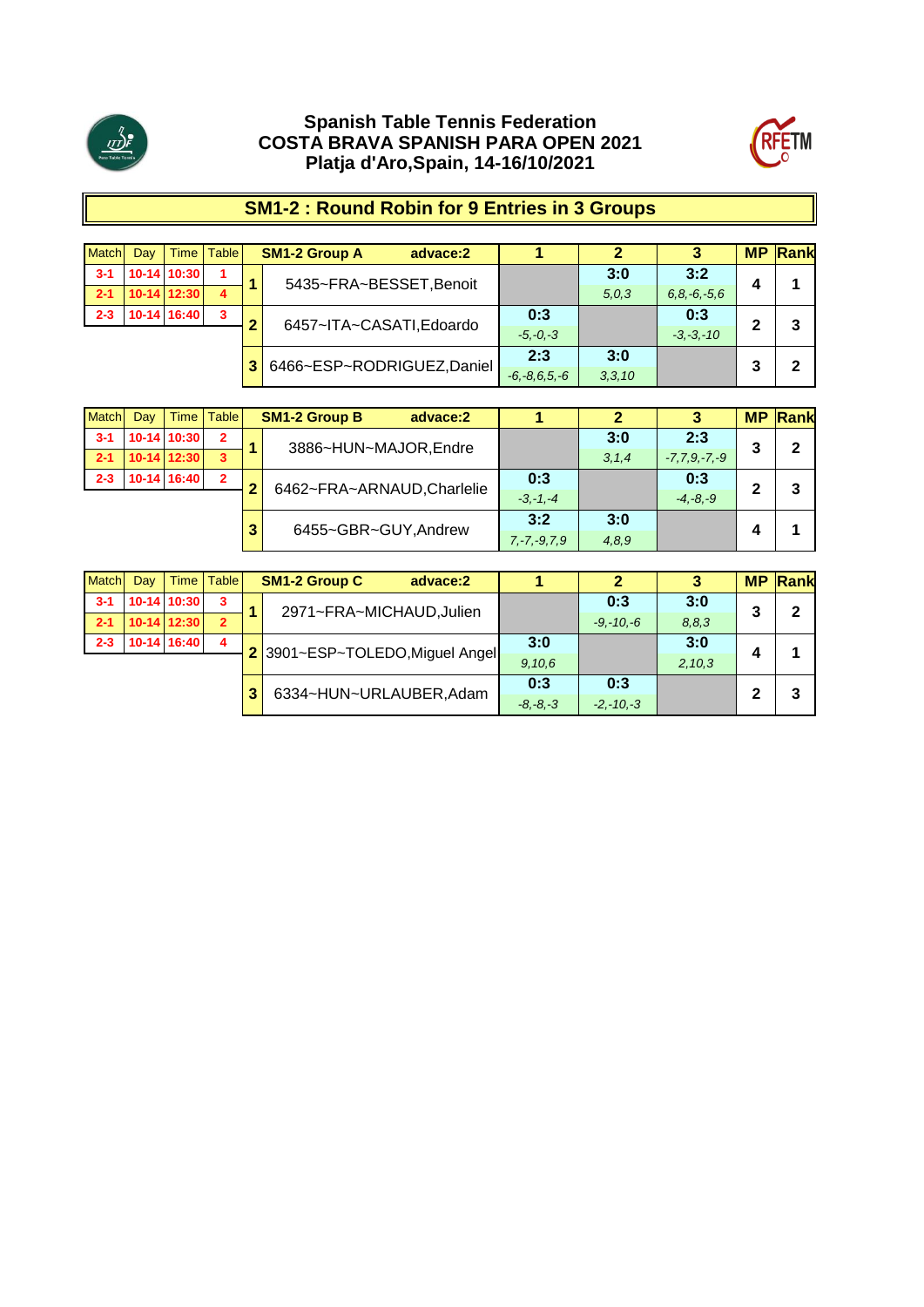|   |                                                        | <b>Spanish Table Tennis Federation</b><br><b>COSTA BRAVA SPANISH PARA OPEN 2021</b><br>Platja d'Aro, Spain, 14-16/10/2021 |                                               | RFETN |
|---|--------------------------------------------------------|---------------------------------------------------------------------------------------------------------------------------|-----------------------------------------------|-------|
|   |                                                        | Men Singles Class 3 : KO for 4 Entries                                                                                    |                                               |       |
|   | 5027~ESP~RODRIGUEZ.Roberto Eder<br>$<1510-15-10:10-73$ | $3:1: -3.7.9.10$<br>5027~ESP~RODRIGUEZ.Roberto Eder                                                                       |                                               |       |
| ◠ | 6479~RUS~KONOVALOV.Aleksei                             | $<$ 3>10-15-11:30-T2                                                                                                      | 3:0:5.3.9<br>5027~ESP~RODRIGUEZ, Roberto Eder |       |
| 3 | 4487~KUW~ALQASEM.Yagoub                                |                                                                                                                           | Place 1                                       |       |
| 4 | $2510 - 15 - 1010 - T4$<br>4837~FRA~GEULJANS.Francois  | 4837~FRA~GEULJANS, Francois<br>3:0;7.6.7                                                                                  |                                               |       |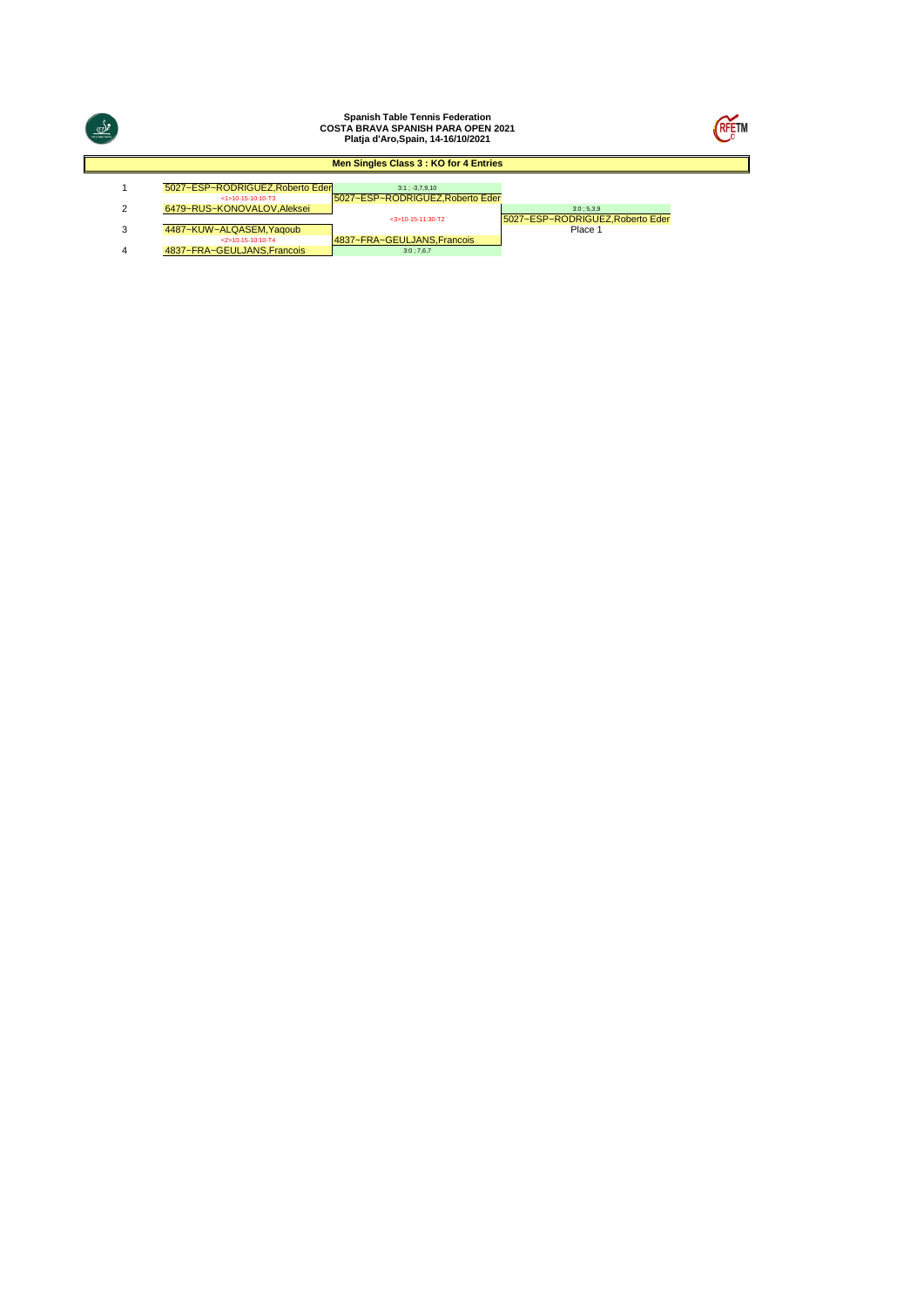



### **SM3 : Round Robin for 8 Entries in 2 Groups**

| Match   | Day                        |               | Time   Table        | <b>SM3 Group A</b><br>advace:2   |              |                     |                    | 4                  | <b>MP</b> | Rank |
|---------|----------------------------|---------------|---------------------|----------------------------------|--------------|---------------------|--------------------|--------------------|-----------|------|
| $3 - 1$ |                            | 10-14 10:00   |                     | 5027~ESP~RODRIGUEZ, Roberto Eder |              | 3:0                 | 3:0                | 3:0                | 6         |      |
| $2 - 4$ |                            | 10-14 10:00   |                     |                                  |              | 7, 5, 7             | 8,4,6              | 5, 6, 10           |           |      |
| $4 - 3$ |                            | 10-14 12:00   | $\overline{3}$      | 4487~KUW~ALQASEM, Yaqoub         | 0:3          |                     | 3:2                | 3:2                |           |      |
| $2 - 1$ |                            | 10-14 12:00   | 4                   |                                  | $-7, -5, -7$ |                     | $-5, 10, -8, 9, 3$ | $6, 4, -7, -7, 10$ | b         |      |
| $1 - 4$ |                            | $10-14$ 17:15 | $\mathbf{2}$        | 3 6478~RUS~NEYSTROEV, Mikhail    | 0:3          | 2:3                 |                    | 3:0                |           |      |
| $2 - 3$ |                            | $10-14$ 17:15 | 4                   |                                  | $-8, -4, -6$ | $5, -10, 8, -9, -3$ |                    | 4, 5, 7            |           |      |
|         |                            |               |                     |                                  | 0:3          | 2:3                 | 0:3                |                    |           |      |
|         | 6456~GBR~GREEN.Andrew<br>4 | $-5, -6, -10$ | $-6, -4, 7, 7, -10$ | $-4, -5, -7$                     |              |                     | Δ                  |                    |           |      |

| <b>Match</b> | Dav |               | Time   Table            |       | <b>SM3 Group B</b><br>advace:2 |                 | 2             |                 | 4               | <b>MP</b> | Rank |
|--------------|-----|---------------|-------------------------|-------|--------------------------------|-----------------|---------------|-----------------|-----------------|-----------|------|
| $2*3$        |     | 10-14 10:00   | -3                      |       | 4837~FRA~GEULJANS, Francois    |                 | 3:1           | 3:1             | 0:3             | 5         |      |
| $1 - 4$      |     | 10-14 10:00   | 4                       |       |                                |                 | $-4, 4, 9, 6$ | $3, -10, 4, 9$  | $-4, -6, -8$    |           |      |
| $3 - 1$      |     | $10-14$ 12:00 | $\overline{2}$          |       |                                | 1:3             |               | 1:3             | 3:2             |           | 3    |
| $2 - 4$      |     | 10-14 12:00   |                         |       | 2 4949~RUS~GALIAKBEROV, Rail   | $4, -4, -9, -6$ |               | $-4, 4, -6, -9$ | $-9.9.9 - 8.10$ |           |      |
| $4 - 3$      |     | 10-14 17:15   |                         |       | 6479~RUS~KONOVALOV, Aleksei    | 1:3             | 3:1           |                 | 3:1             | 5         | 2    |
| $2 - 1$      |     | $10-14$ 17:15 |                         |       |                                | $-3.10 - 4 - 9$ | $4, -4, 6, 9$ |                 | $9,2,-5,5$      |           |      |
|              |     |               | 6026~ESP~GONZALEZ, Iker | 3:0   | 2:3                            | 1:3             |               |                 |                 |           |      |
|              |     | 4             |                         | 4,6,8 | $9, -9, -9, 8, -10$            | $-9, -2, 5, -5$ |               |                 | 4               |           |      |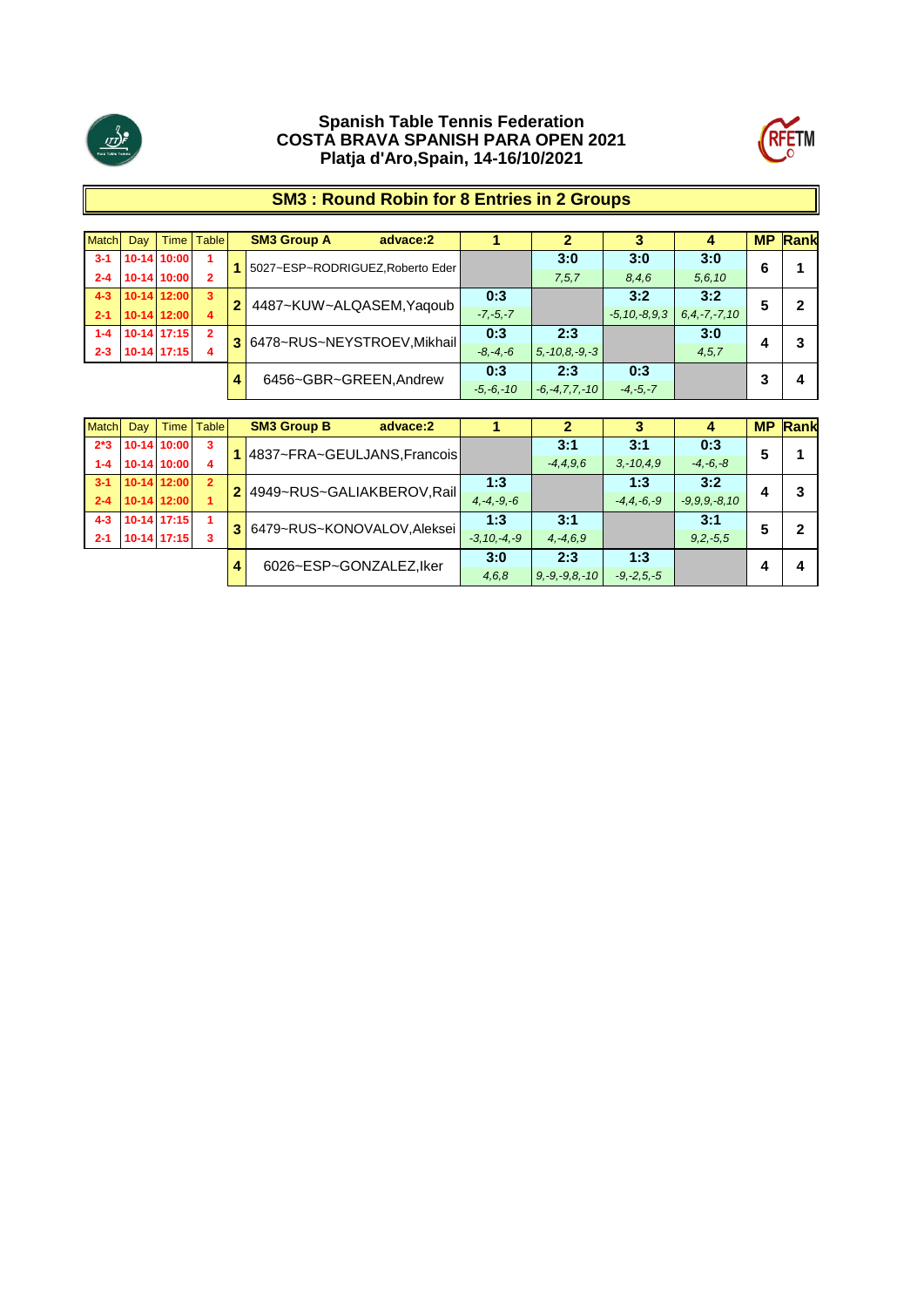

#### **Platja d'Aro,Spain, 14-16/10/2021 COSTA BRAVA SPANISH PARA OPEN 2021 Platja d'Aro,Spain, 14-16/10/2021**



#### **Men Singles Class 4-5 : KO for 4 Entries**

|   | 1461~NOR~URHAUG, Tommy            | 3:0:12.3.5             |                       |
|---|-----------------------------------|------------------------|-----------------------|
|   | $<1>10-15-10:10-T1$               | 1461~NOR~URHAUG, Tommy |                       |
|   | 4277~CZE~ZAK.Jiri                 |                        | 3:0:2.6.8             |
|   |                                   | $<$ 3>10-15-11:30-T3   | 1461~NOR~URHAUG,Tommy |
| 3 | 4444~NED~ROELOFS.Sem              |                        | Place 1               |
|   | $<$ 2>10-15-10:10-T2              | 4444~NED~ROELOFS.Sem   |                       |
|   | 5234~NOR~VEGSUND, Sebastian Brand | $3:1$ ; 10,9,-7,9      |                       |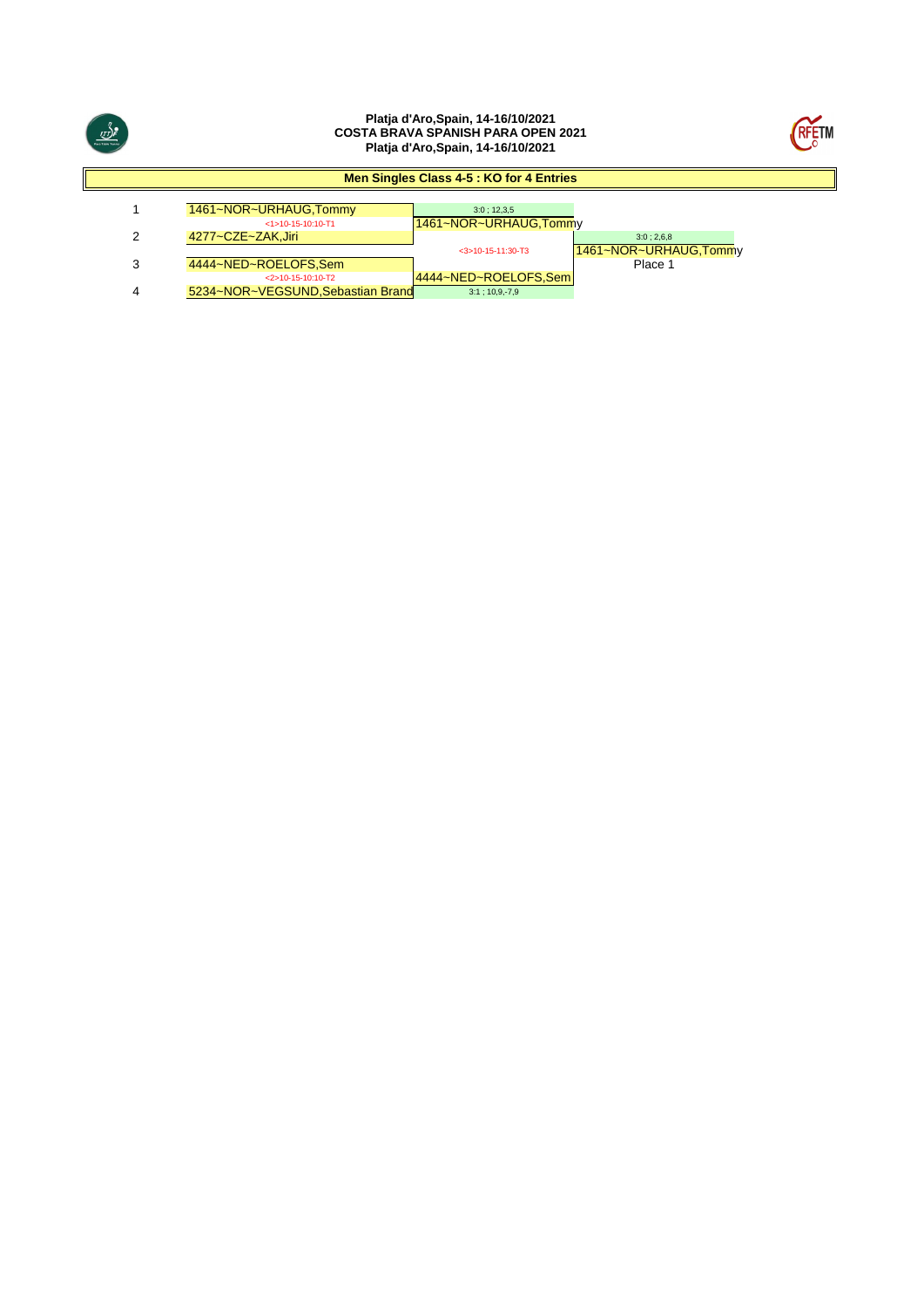



# **SM4-5 : Round Robin for 8 Entries in 2 Groups**

| Match   | Day |                      | Time   Table  |                  | <b>SM4-5 Group A</b><br>advace:2 |              |               | 3           | 4                  |   | <b>MP Rank</b> |
|---------|-----|----------------------|---------------|------------------|----------------------------------|--------------|---------------|-------------|--------------------|---|----------------|
| $4*3$   |     | 10-14 09:30          |               |                  | 1461~NOR~URHAUG,Tommy            |              | 3:0           | 3:0         | 3:0                | 6 |                |
| $2 - 1$ |     | 10-14 09:30          | 2             |                  |                                  |              | 7,5,6         | 5, 6, 6     | 7, 9, 10           |   |                |
| $3 - 1$ |     | $10-14$ 11:30        | 3             | $\overline{2}$   |                                  | 0:3          |               | 3:1         | 3:1                | 5 | 2              |
| $2 - 4$ |     | 10-14 11:30          | 4             |                  | 4444~NED~ROELOFS,Sem             | $-7, -5, -6$ |               | $-10,9,4.9$ | $7, 9, -5, 10$     |   |                |
| $1 - 4$ |     | 10-14 16:05          |               | 3                |                                  | 0:3          | 1:3           |             | 3:2                |   | 3              |
| $2 - 3$ |     | 10-14 16:05          | 3             |                  | 5036~GBR~BULLEN, Daniel          | $-5, -6, -6$ | $10,-9,-4,-9$ |             | $-8, 10, 8, -8, 7$ |   |                |
|         |     |                      | 0:3           | 1:3              | 2:3                              |              | o             |             |                    |   |                |
| 4       |     | 6389~GBR~HEAPS,Simon | $-7, -9, -10$ | $-7, -9, 5, -10$ | $8, -10, -8, 8, -7$              |              |               | Δ           |                    |   |                |

| <b>Match</b> | Day |             | Time   Table             |              | <b>SM4-5 Group B</b><br>advace:2    |                    |                 |       | 4                 | <b>MP</b> | Rank |
|--------------|-----|-------------|--------------------------|--------------|-------------------------------------|--------------------|-----------------|-------|-------------------|-----------|------|
| $3 - 1$      |     | 10-14 09:30 | 3                        |              | 4277~CZE~ZAK,Jiri                   |                    | 1:3             | 3:0   | 3:0               | 5         | 2    |
| $2 - 4$      |     | 10-14 09:30 | 4                        |              |                                     |                    | $-7, -7, 6, -9$ | 7,4,6 | 6, 5, 6           |           |      |
| $4 - 3$      |     | 10-14 11:30 | 1                        |              | 5234~NOR~VEGSUND, Sebastian Brandal | 3:1                |                 | 3:0   | 3:0               | 6         |      |
| $2 - 1$      |     | 10-14 11:30 | $\mathbf{2}$             |              |                                     | $7,7,-6,9$         |                 | 9,7,6 | 9,7,8             |           |      |
| $1 - 4$      |     | 10-14 16:05 | $\mathbf{2}$             | 3            | 2267~ESP~MATEO,Daniel               | 0:3                | 0:3             |       | 3:2               |           | 3    |
| $2 - 3$      |     | 10-14 16:05 | 4                        |              |                                     | $-7, -4, -6$       | $-9, -7, -6$    |       | $9, -4, -6, 4, 6$ | 4         |      |
|              |     |             | 6153~GBR~YORK, Lee Rober | 0:3          | 0:3                                 | 2:3                |                 | 3     |                   |           |      |
|              |     | 4           |                          | $-6, -5, -6$ | $-9, -7, -8$                        | $-9, 4, 6, -4, -6$ |                 |       | 4                 |           |      |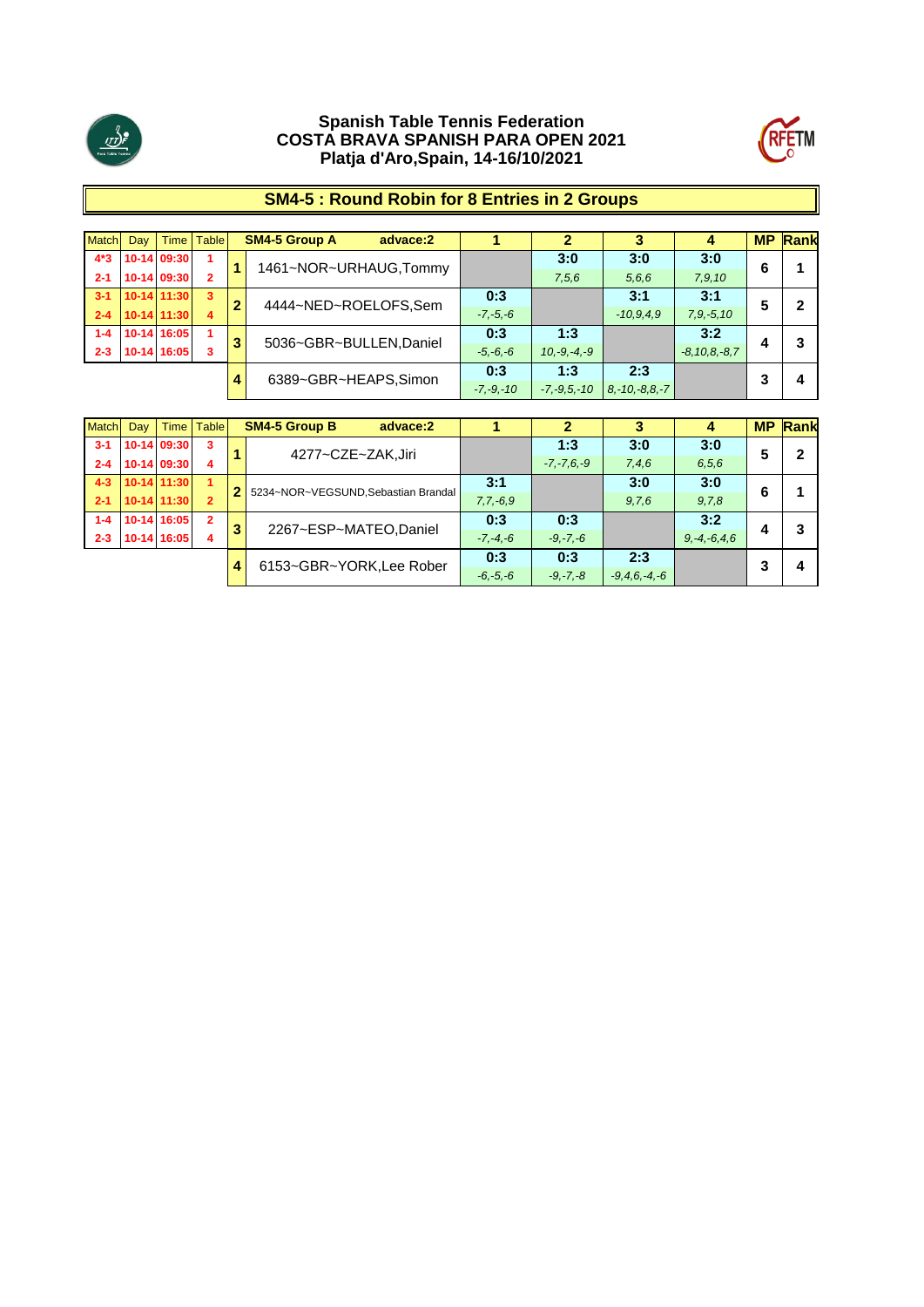|                |                                                | <b>Spanish Table Tennis Federation</b><br><b>COSTA BRAVA SPANISH PARA OPEN 2021</b><br>Platja d'Aro, Spain, 14-16/10/2021 | <b>RFETM</b>                                          |                                       |
|----------------|------------------------------------------------|---------------------------------------------------------------------------------------------------------------------------|-------------------------------------------------------|---------------------------------------|
|                |                                                | Men Singles Class 6 : KO for 6 Entries                                                                                    |                                                       |                                       |
|                | 468~ESP~SEOANE ALCAZAR, Alberto                | 468~ESP~SEOANE ALCAZAR, Alberto                                                                                           |                                                       |                                       |
| 2              | bye                                            | $<$ 3>10-15-10:10-T7                                                                                                      | $3:2:-8,8,11,-2,10$<br>468~ESP~SEOANE ALCAZAR.Alberto |                                       |
| 3              | 5851~GER~MULLER, Benedikt<br><1>10-14-19:00-T5 | 4924~RUS~GABDULLIN.Mars                                                                                                   |                                                       |                                       |
| 4              | 4924~RUS~GABDULLIN, Mars                       | 3:0;6,3,10                                                                                                                |                                                       | $3:2: -6.5, -10.6, 9$                 |
| 5              | 5123~FRA~HERRAULT.Esteban<br><2>10-14-19:00-T7 | 3:0; 5,7,11<br>5123~FRA~HERRAULT.Esteban                                                                                  | <5>10-15-11:30-T10                                    | 5123~FRA~HERRAULT, Esteban<br>Place 1 |
| 6              | 5068~IRL~O CALLAGHAN, Conor Denis              | $<$ 4>10-15-10:10-T8                                                                                                      | 5123~FRA~HERRAULT.Esteban                             |                                       |
| $\overline{7}$ | bye                                            |                                                                                                                           | 3:0:8.7.5                                             |                                       |
| 8              | 4612~GBR~PERRY.Martin Robert                   | 4612~GBR~PERRY, Martin Robert                                                                                             |                                                       |                                       |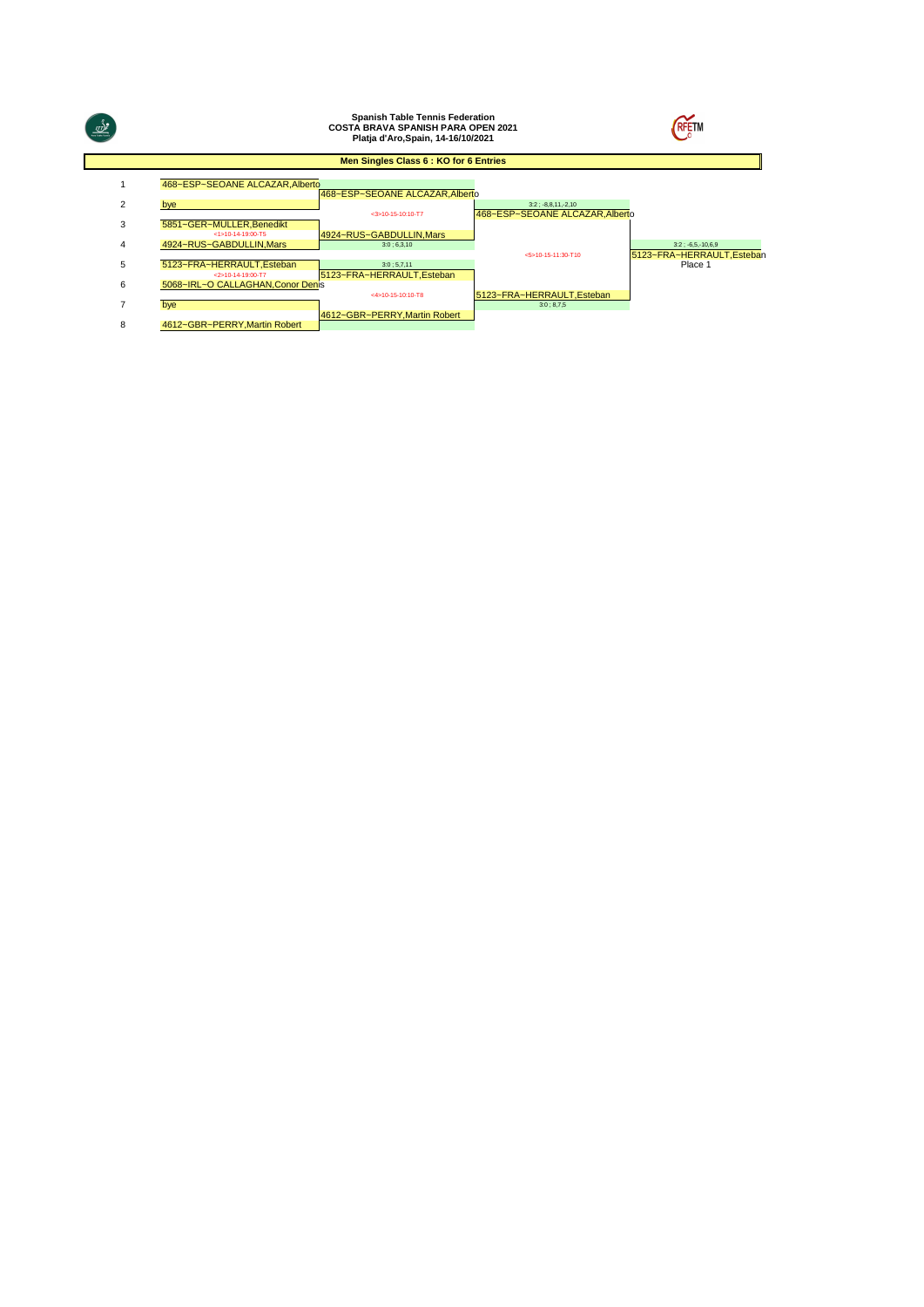



# **SM6 : Round Robin for 9 Entries in 3 Groups**

| <b>Match</b>               | Dav          | Time I        | <b>Table</b> |                | <b>SM6 Group A</b>                | advace:2 |              | 2     | 3     | <b>MP</b> | $\mathsf{Rank}$ |
|----------------------------|--------------|---------------|--------------|----------------|-----------------------------------|----------|--------------|-------|-------|-----------|-----------------|
| $3 - 1$                    |              | 10-14 10:30   | 6            |                | 468~ESP~SEOANE ALCAZAR, Alberto   |          |              | 3:0   | 3:0   |           |                 |
| $2 - 1$                    |              | $10-14$ 13:00 | $\mathbf{9}$ |                |                                   |          |              | 4,2,8 | 4,3,3 |           |                 |
| $2 - 3$                    |              | $10-14$ 17:15 | 11           | 2 <sup>1</sup> | 5068~IRL~O CALLAGHAN, Conor Denis |          | 0:3          |       | 3:0   | 3         | 2               |
|                            |              |               |              |                |                                   |          | $-4. -2. -8$ |       | 3,3,3 |           |                 |
|                            |              |               |              |                |                                   |          | 0:3          | 0:3   |       | າ         | 3               |
| 5841~CZE~JELINEK, Kristian | $-4, -3, -3$ | $-3, -3, -3$  |              |                |                                   |          |              |       |       |           |                 |

| <b>Match</b> | Dav | Time          | <b>Table</b>    | <b>SM6 Group B</b><br>advace:2       |                  |                 |               | <b>MP</b> | Rank |
|--------------|-----|---------------|-----------------|--------------------------------------|------------------|-----------------|---------------|-----------|------|
| $3 - 1$      |     | 10-14 10:30   | 10 <sup>°</sup> | 4612~GBR~PERRY, Martin Robert        |                  | 3:1             | 3:0           | Д         |      |
| $2 - 1$      |     | 10-14 13:00   | 12              |                                      |                  | $-11.5.8.4$     | 6.9.5         |           |      |
| $2 - 3$      |     | $10-14$ 17:15 | 9               | 5851~GER~MULLER, Benedikt            | 1:3              |                 | 3:1           | 3         | 2    |
|              |     |               |                 |                                      | $11. -5. -8. -4$ |                 | $-6, 7, 4, 8$ |           |      |
|              |     |               |                 | 3 470~ESP~RODRIGUEZ, Francisco Mario | 0:3              | 1:3             |               | 2         | 3    |
|              |     |               |                 |                                      | $-6, -9, -5$     | $6, -7, -4, -8$ |               |           |      |

| <b>Match</b> | Dav | Time          | <b>Table</b>    |   | <b>SM6 Group C</b><br>advace:2 |                   |                 | 3                  | <b>MP</b> | <b>Rank</b> |
|--------------|-----|---------------|-----------------|---|--------------------------------|-------------------|-----------------|--------------------|-----------|-------------|
| $3 - 1$      |     | 10-14 10:30   | 11              |   | 4924~RUS~GABDULLIN, Mars       |                   | 1:3             | 3:1                | 3         | $\mathbf 2$ |
| $2 - 1$      |     | 10-14 13:00   | 10 <sup>°</sup> |   |                                |                   | $7, -8, -8, -2$ | $4.9 - 11.7$       |           |             |
| $2 - 3$      |     | $10-14$ 17:15 | 12              |   | 2 5123~FRA~HERRAULT, Esteban   | 3:1               |                 | 2:3                | 3         |             |
|              |     |               |                 |   |                                | $-7,8,8,2$        |                 | $-5, -8, 8, 7, -8$ |           |             |
|              |     |               |                 | 3 | 6424~POL~MANTURZ,Piotr         | 1:3               | 3:2             |                    | 3         | 3           |
|              |     |               |                 |   | $-4, -9, 11, -7$               | $5, 8, -8, -7, 8$ |                 |                    |           |             |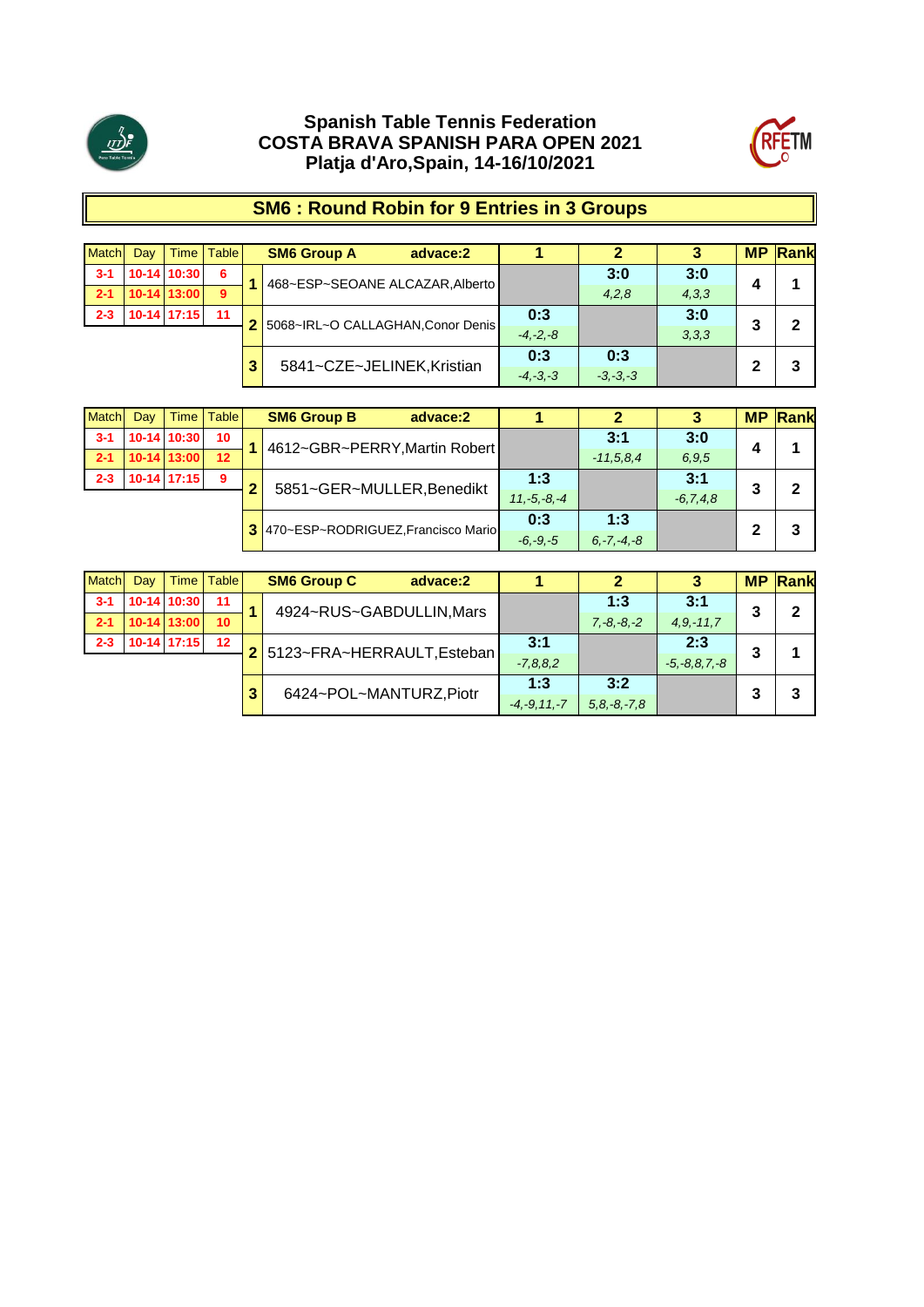| ♨              |                                                       | <b>Spanish Table Tennis Federation</b><br><b>COSTA BRAVA SPANISH PARA OPEN 2021</b><br>Platja d'Aro, Spain, 14-16/10/2021 | <b>RFETM</b>                                  |                                                          |
|----------------|-------------------------------------------------------|---------------------------------------------------------------------------------------------------------------------------|-----------------------------------------------|----------------------------------------------------------|
|                |                                                       | Men Singles Class 7 : KO for 8 Entries                                                                                    |                                               |                                                          |
|                | 5442~POL~CHUDZICKI.Maksym Hubert<br><1s10-14-19:00-T9 | $3:1:4,-10,4,4$<br>5442~POL~CHUDZICKI, Maksym Hubert                                                                      |                                               |                                                          |
| $\overline{2}$ | 6181~ESP~RODRIGUEZ.Gonzalo                            | <5>10-15-10:10-T11                                                                                                        | 3:0:9.8.8<br>5442~POL~CHUDZICKI.Maksym Hubert |                                                          |
| 3              | 6371~NED~PAREDIS.Yannick<br><2>10-14-19:00-T10        | 5464~GBR~BLAND.Alexander                                                                                                  |                                               |                                                          |
| 4              | 5464~GBR~BLAND.Alexander                              | 3:0; 8,9,9                                                                                                                | <7>10-15-11:30-T7                             | $3:2: -5.9 - 11.5.5$<br>5442~POL~CHUDZICKI.Maksym Hubert |
| 5              | 4489~POL~DEIGSLER, Michal<br><3>10-14-19:00-T11       | 3:0:2.5.3<br>4489~POL~DEIGSLER.Michal                                                                                     |                                               | Place 1                                                  |
| 6              | 389~CZE~LAMBERT.Zbynek                                | <6>10-15-10:10-T6                                                                                                         | 4489~POL~DEIGSLER.Michal                      |                                                          |
|                | 6029~GBR~BISHOP.Theo<br><4>10-14-19:00-T12            |                                                                                                                           | $3:1:-9.7,9.7$                                |                                                          |
| 8              | 386~CZE~HORUT.Daniel                                  | 386~CZE~HORUT.Daniel<br>3:0;5,7,11                                                                                        |                                               |                                                          |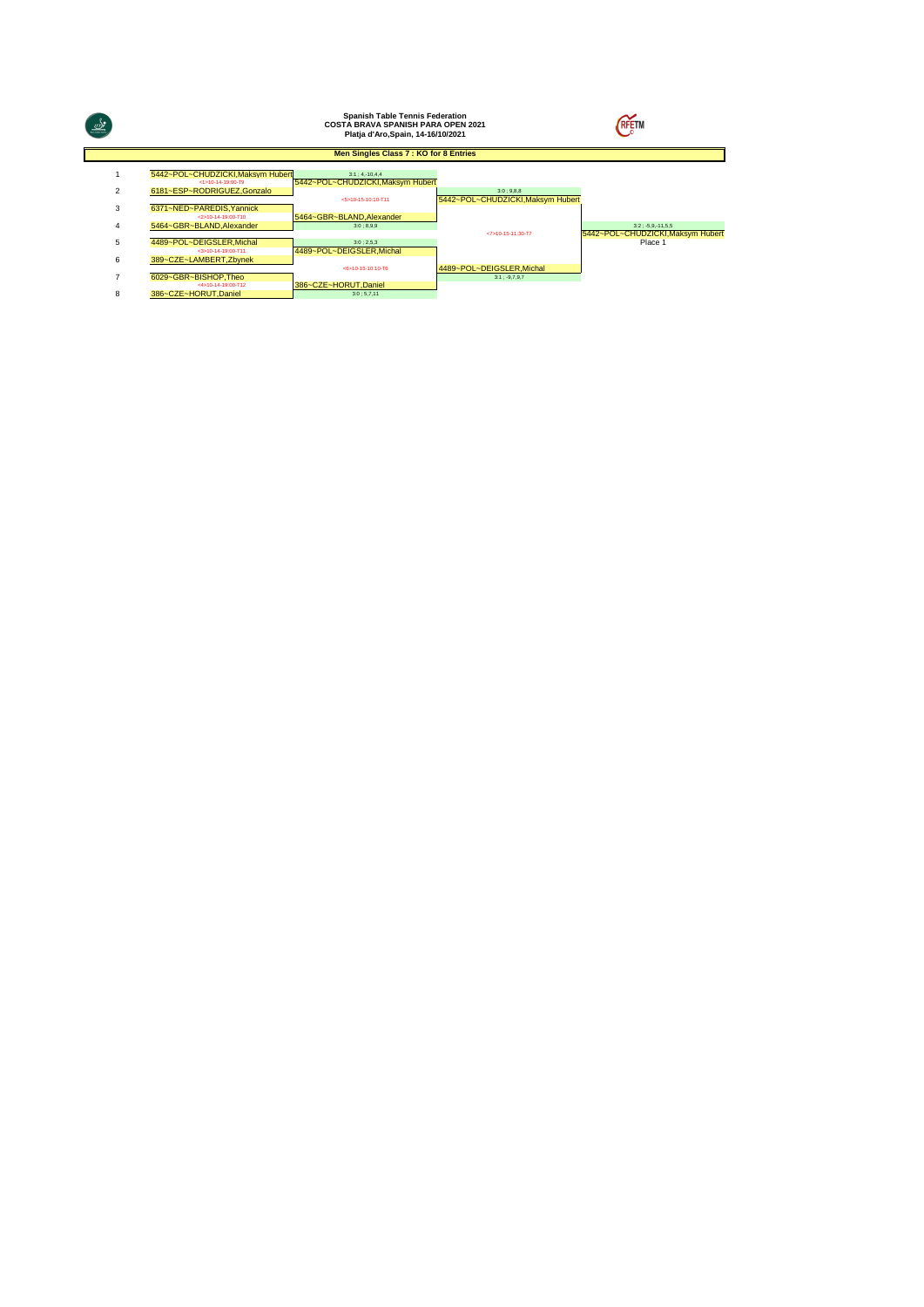



# **SM7 : Round Robin for 13 Entries in 4 Groups**

| <b>Match</b> | Day | Time          | <b>Table</b>    |           | <b>SM7 Group A</b><br>advace:2    |              |              |         | <b>MP</b> | Rank |
|--------------|-----|---------------|-----------------|-----------|-----------------------------------|--------------|--------------|---------|-----------|------|
| $3 - 1$      |     | 10-14 10:00   | 6               |           | 5442~POL~CHUDZICKI, Maksym Hubert |              | 3:0          | 3:0     |           |      |
| $2 - 1$      |     | $10-14$ 12:30 | 12 <sup>2</sup> |           |                                   |              | 6.6.7        | 1, 5, 4 | 4         |      |
| $2 - 3$      |     | 10-14 16:40   | 11              | $\bullet$ |                                   | 0:3          |              | 3:0     |           |      |
|              |     |               |                 |           | 6029~GBR~BISHOP, Theo             | $-6, -6, -7$ |              | 4,2,6   |           |      |
|              |     |               |                 |           | 3 5217~ESP~ROMERO PARRENO, Pablo  | 0:3          | 0:3          |         |           |      |
|              |     |               |                 |           |                                   | $-1, -5, -4$ | $-4, -2, -6$ |         |           |      |

| <b>Match</b> | Dav | Time I      | <b>Table</b> | <b>SM7 Group B</b><br>advace:2    |              |                 |                     | <b>MP</b> | Rank |
|--------------|-----|-------------|--------------|-----------------------------------|--------------|-----------------|---------------------|-----------|------|
| $3 - 1$      |     | 10-14 10:00 |              | 386~CZE~HORUT, Daniel             |              | 3:0             | 3:0                 |           |      |
| $2 - 1$      |     | 10-14 12:30 | 11           |                                   |              | 5,2,2           | 5,7,6               |           |      |
| $2 - 3$      |     | 10-14 16:40 | 8            | 2 4849~IRL~VAUGHAN, Patrik Ciaran | 0:3          |                 | 2:3                 |           |      |
|              |     |             |              |                                   | $-5. -2. -2$ |                 | $5, -11, -8, 5, -8$ |           |      |
|              |     |             |              | 6371~NED~PAREDIS, Yannick         | 0:3          | 3:2             |                     |           |      |
|              |     |             |              |                                   | $-5, -7, -6$ | $-5.11.8 - 5.8$ |                     |           |      |

| <b>Match</b> | Day |               | Time   Table |   | <b>SM7 Group C</b><br>advace:2 |              |                     | c                   |                 | <b>MP</b> | Rank |
|--------------|-----|---------------|--------------|---|--------------------------------|--------------|---------------------|---------------------|-----------------|-----------|------|
| $3 - 1$      |     | 10-14 10:00   | 12           |   | 4489~POL~DEIGSLER, Michal      |              | 3:0                 | 3:0                 | 3:0             | 6         |      |
| $2 - 4$      |     | 10-14 10:00   | 11           |   |                                |              | 5,2,5               | 8,3,6               | 5,6,6           |           |      |
| $4 - 3$      |     | $10-14$ 12:30 | 9            | 2 | 4615~NED~EIER, Dustin          | 0:3          |                     | 3:2                 | 1:3             |           |      |
| $2 - 1$      |     | 10-14 12:30   |              |   |                                | $-5, -2, -5$ |                     | $13,-10,9,-2,12$    | $7, -6, -6, -8$ | 4         | 4    |
| $1 - 4$      |     | 10-14 16:40   | -5           | 3 | 6477~GER~MEYER, Henrik         | 0:3          | 2:3                 |                     | 3:2             |           | 3    |
| $2 - 3$      |     | 10-14 16:40   | 12           |   |                                | $-8, -3, -6$ | $-13.10 - 9.2 - 12$ |                     | $10,-8,-7,6,9$  | 4         |      |
|              |     |               |              |   | 6181~ESP~RODRIGUEZ,Gonzalo     | 0:3          | 3:1                 | 2:3                 |                 |           | 2    |
|              |     |               |              |   |                                | $-5, -6, -6$ | $-7,6,6,8$          | $-10, 8, 7, -6, -9$ |                 |           |      |

| Match   | Dav | Time        | <b>Table</b> |   | <b>SM7 Group D</b> | advace:2                         |                      | 2                   |         | <b>MP</b> | Rank |
|---------|-----|-------------|--------------|---|--------------------|----------------------------------|----------------------|---------------------|---------|-----------|------|
| $3 - 1$ |     | 10-14 10:00 | 9            |   |                    | 5464~GBR~BLAND, Alexander        |                      | 3:2                 | 3:0     | 4         |      |
| $2 - 1$ |     | 10-14 12:30 | 5            |   |                    |                                  |                      | $12, 12, -8, -9, 8$ | 3, 7, 3 |           |      |
| $2 - 3$ |     | 10-14 16:40 | 9            | G |                    |                                  | 2:3                  |                     | 3:0     | 3         | 2    |
|         |     |             |              |   |                    | 389~CZE~LAMBERT, Zbynek          | $-12, -12, 8, 9, -8$ |                     | 7,5,3   |           |      |
|         |     |             |              |   |                    | 6165~ESP~CONSUEGRA, Antonio Jose | 0:3                  | 0:3                 |         | ົ         | 3    |
|         |     |             |              |   |                    |                                  | $-3, -7, -3$         | $-7, -5, -3$        |         |           |      |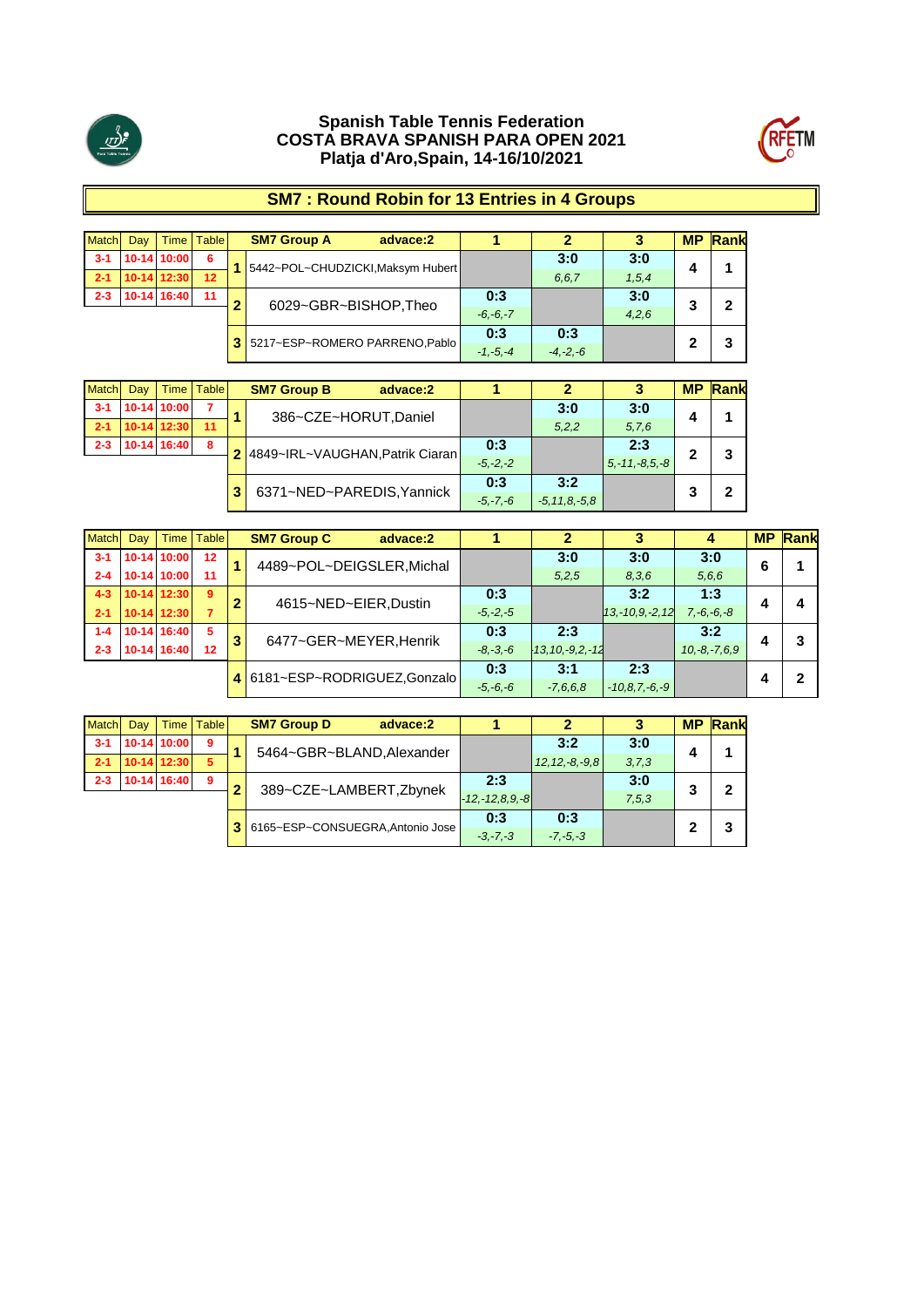|                |                                                      |                                            | <b>Spanish Table Tennis Federation</b><br><b>COSTA BRAVA SPANISH PARA OPEN 2021</b><br>Platja d'Aro, Spain, 14-16/10/2021 |                                            |                                          |
|----------------|------------------------------------------------------|--------------------------------------------|---------------------------------------------------------------------------------------------------------------------------|--------------------------------------------|------------------------------------------|
|                |                                                      |                                            | Men Singles Class 8 : KO for 10 Entries                                                                                   |                                            |                                          |
|                | 188~BEL~LEDOUX, Marc Philippe                        |                                            |                                                                                                                           |                                            |                                          |
| 2              | bye                                                  | 188~BEL~LEDOUX.Marc Philippe               | 3:0:7.7.6                                                                                                                 |                                            |                                          |
| 3              | 4198~RUS~ANIKANOV,Vladimir                           | $<$ 3>10-15-09:30-T7                       | 188~BEL~LEDOUX, Marc Philippe                                                                                             |                                            |                                          |
|                | $<1>10-14-18:25-T10$<br>5033~NOR~SALOMONSEN, Steffen | 5033~NOR~SALOMONSEN, Steffen<br>3:0:4.9.10 |                                                                                                                           | 3:0:9.5.8                                  |                                          |
| 5              | 5168~NED~WASSINK, Devin Albert Jos                   |                                            | $<7>10-15-10:50-T6$                                                                                                       | 188~BEL~LEDOUX, Marc Philippe              |                                          |
| 6              | bve                                                  | 5168~NED~WASSINK.Devin Albert Jos          |                                                                                                                           |                                            |                                          |
| $\overline{7}$ | bve                                                  | <4>10-15-09:30-T8                          | 5168~NED~WASSINK, Devin Albert Jos<br>3:0:7.10.13                                                                         |                                            |                                          |
| 8              | 5034~ESP~SABIO RUIZ, Ricard                          | 5034~ESP~SABIO RUIZ.Ricard                 |                                                                                                                           |                                            | 3:0;4,7,11                               |
| 9              | 5021~NOR~JACOBSEN, Pablo                             |                                            |                                                                                                                           | <9>10-15-12:10-T9                          | 188~BEL~LEDOUX, Marc Philippe<br>Place 1 |
| 10             | bye                                                  | 5021~NOR~JACOBSEN.Pablo                    | $3:2: -8.9, -5.11, 13$                                                                                                    |                                            |                                          |
| 11             | bve                                                  | $<5>10-15-09:30-T9$                        | 6472~ESP~DIAZ, Alejandro                                                                                                  |                                            |                                          |
| 12             | 6472~ESP~DIAZ, Alejandro                             | 6472~ESP~DIAZ, Alejandro                   |                                                                                                                           |                                            |                                          |
| 13             | 6465~IND~PARMAR, Gajanan                             | $3:1$ ; -8,3,7,7                           | $<8>10-15-10:50-T12$                                                                                                      | 865~HUN~ZBORAI, Gyula Istvan<br>3:0:7.13.8 |                                          |
| 14             | $<$ 2>10-14-18:25-T11<br>4936~NED~VAN DER BURG, Roy  | 4936~NED~VAN DER BURG, Roy                 |                                                                                                                           |                                            |                                          |
| 15             | bve                                                  | $<6>10-15-09:30-T5$                        | 865~HUN~ZBORAI, Gyula Istvan<br>3:0:10.4.2                                                                                |                                            |                                          |
| 16             | 865~HUN~ZBORAI.Gvula Istvan                          | 865~HUN~ZBORAI, Gyula Istvan               |                                                                                                                           |                                            |                                          |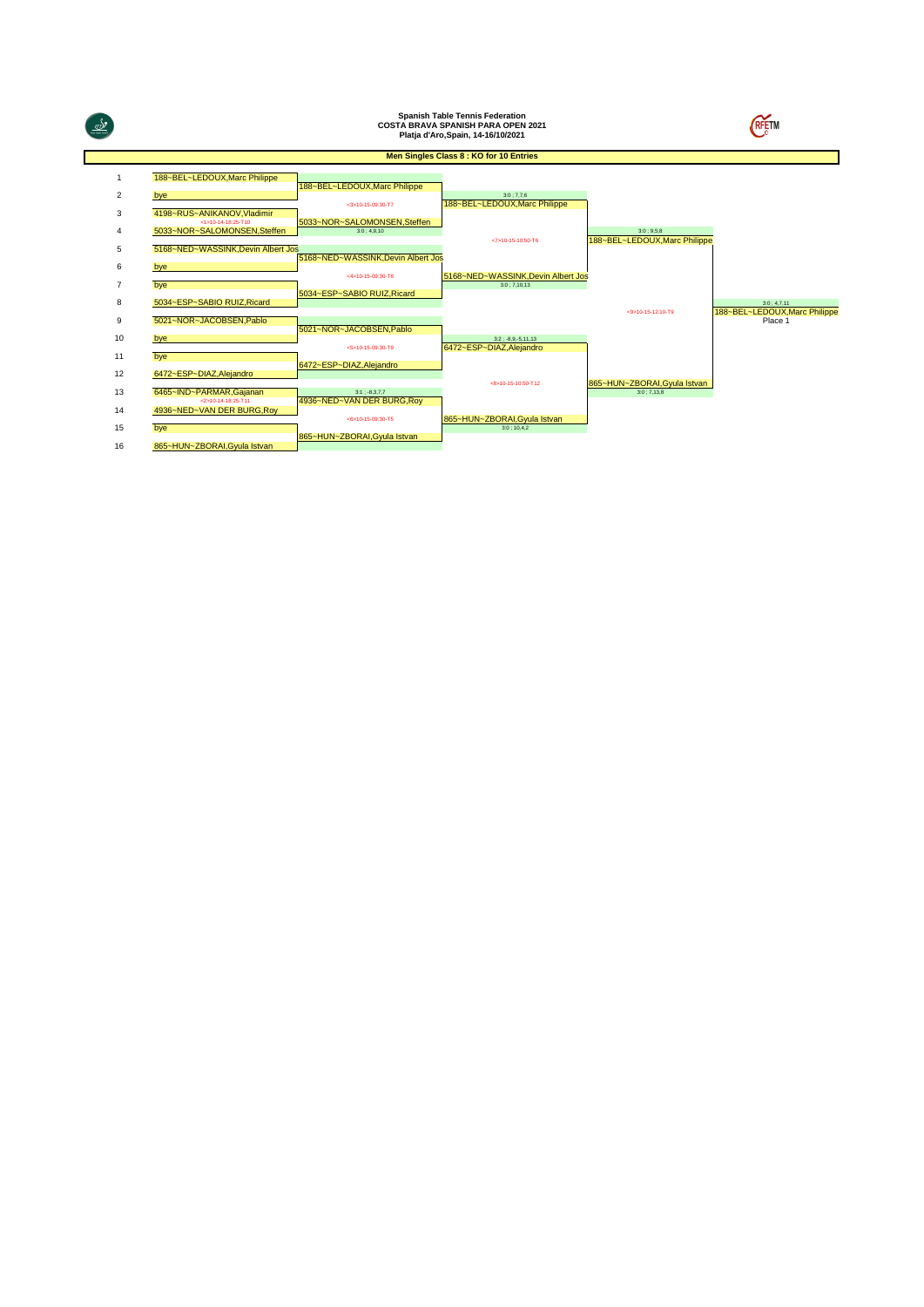



# **SM8 : Round Robin for 17 Entries in 5 Groups**

| Match   | Day | <b>Time</b> | <b>Table</b> |           | <b>SM8 Group A</b><br>advace:2 |  |                 |              |            | <b>MP</b> | Rank |
|---------|-----|-------------|--------------|-----------|--------------------------------|--|-----------------|--------------|------------|-----------|------|
| $3 - 1$ |     | 10-14 09:00 | 5            |           | 188~BEL~LEDOUX, Marc Philippe  |  |                 | 3:0          | 3:1        |           |      |
| $2 - 1$ |     | 10-14 11:30 | 7            |           |                                |  |                 | 10,6,5       | $-8,3,7,4$ | 4         |      |
| $2 - 3$ |     | 10-14 15:30 | 5            | $\bullet$ | 6472~ESP~DIAZ, Alejandro       |  | 0:3             |              | 3:0        | 3         | 2    |
|         |     |             |              |           |                                |  |                 |              | 7,9,6      |           |      |
|         |     |             |              |           | 6025~KUW~ALRASHIDI,Mohammad    |  | 1:3             | 0:3          |            | 2         | 3    |
|         |     |             |              |           |                                |  | $8, -3, -7, -4$ | $-7, -9, -6$ |            |           |      |

| <b>Match</b> | Dav | Time l      | <b>Table</b> | <b>SM8 Group B</b><br>advace:2 |              |              |         | <b>MP</b> | Rank |
|--------------|-----|-------------|--------------|--------------------------------|--------------|--------------|---------|-----------|------|
| $3 - 1$      |     | 10-14 09:00 | 6            | 865~HUN~ZBORAI, Gyula Istvan   |              | 3:0          | 3:0     |           |      |
| $2 - 1$      |     | 10-14 11:30 | 12           |                                |              | 7,5,4        | 6, 5, 4 |           |      |
| $2 - 3$      |     | 10-14 15:30 | 8            | 2 5033~NOR~SALOMONSEN, Steffen | 0:3          |              | 3:0     |           |      |
|              |     |             |              |                                | $-7. -5. -4$ |              | 7,6,2   |           |      |
|              |     |             |              | 6459~POL~MROCZKA, Marcin       | 0:3          | 0:3          |         |           |      |
|              |     |             |              |                                | $-6, -5, -4$ | $-7, -6, -2$ |         |           |      |

| Match   | Day | Time        | <b>Table</b> |                | <b>SM8 Group C</b>          | advace:2 |                    |                |                   | <b>MP</b> | Rank |
|---------|-----|-------------|--------------|----------------|-----------------------------|----------|--------------------|----------------|-------------------|-----------|------|
| $3 - 1$ |     | 10-14 09:00 |              |                | 4198~RUS~ANIKANOV, Vladimir |          |                    | 1:3            | 3:2               | 3         | 2    |
| $2 - 1$ |     | 10-14 11:30 | 11           |                |                             |          |                    | $-8.9 - 3 - 6$ | $-7, -8, 5, 5, 4$ |           |      |
| $2 - 3$ |     | 10-14 15:30 | 9            | $\overline{2}$ | 5021~NOR~JACOBSEN, Pablo    |          | 3:1                |                | 3:0               |           |      |
|         |     |             |              |                |                             |          | $8, -9, 3, 6$      |                | 1, 8, 10          | 4         |      |
|         |     |             |              |                |                             |          | 2:3                | 0:3            |                   | 2         |      |
|         |     |             |              |                | 6347~NED~OORD, Paul van der |          | $7, 8, -5, -5, -4$ | $-1, -8, -10$  |                   |           | 3    |

| <b>Match</b> | Day | Time          | Table           |   | <b>SM8 Group D</b><br>advace:2 |               |                 |               |               | <b>MP</b> | Rank |
|--------------|-----|---------------|-----------------|---|--------------------------------|---------------|-----------------|---------------|---------------|-----------|------|
| $3 - 1$      |     | 10-14 09:00   | 8               |   | 5034~ESP~SABIO RUIZ, Ricard    |               | 3:0             | 3:0           | 3:0           | 6         |      |
| $2 - 4$      |     | 10-14 09:00   | 12              |   |                                |               | 6,9,13          | 2, 2, 11      | 7,6,6         |           |      |
| $4 - 3$      |     | 10-14 11:30   | 10 <sup>°</sup> |   | 4936~NED~VAN DER BURG, Roy     | 0:3           |                 | 3:0           | 3:1           | 5         | 2    |
| $2 - 1$      |     | $10-14$ 11:30 | 5               |   |                                | $-6, -9, -13$ |                 | 5, 8, 4       | $5, 4, -5, 9$ |           |      |
| $1 - 4$      |     | 10-14 15:30   | 7               | 3 | 6460~POL~KOWALSKI,Kamil        | 0:3           | 0:3             |               | 1:3           | 3         | 4    |
| $2 - 3$      |     | 10-14 15:30   | 12              |   |                                | $-2, -2, -11$ | $-5, -8, -4$    |               | $-8.8,-6,-9$  |           |      |
|              |     |               |                 |   | 6480~RUS~KOINOV, Zakhar        | 0:3           | 1:3             | 3:1           |               |           | 3    |
|              |     |               |                 |   |                                | $-7, -6, -6$  | $-5, -4, 5, -9$ | $8, -8, 6, 9$ |               |           |      |

| Match   | Day |               | Time   Table |   | <b>SM8 Group E</b><br>advace:2     |                      |              |               | 4                   |   | <b>MP Rank</b> |
|---------|-----|---------------|--------------|---|------------------------------------|----------------------|--------------|---------------|---------------------|---|----------------|
| $3 - 1$ |     | 10-14 09:00   | 10           |   | 5168~NED~WASSINK, Devin Albert Jos |                      | 3:0          | 3:1           | 3:2                 | 6 |                |
| $2 - 4$ |     | 10-14 09:00   | 11           |   |                                    |                      | 9.7.5        | $4, -7, 7, 5$ | $-10, -7, 5, 11, 6$ |   |                |
| $4 - 3$ |     | $10-14$ 11:30 | 8            | 2 | 5301~CZE~SPALEK, Vit               | 0:3                  |              | 0:3           | 3:1                 | 4 | Δ              |
| $2 - 1$ |     | 10-14 11:30   | 9            |   |                                    | $-9, -7, -5$         |              | $-10,-8,-12$  | $6, -9, 6, 8$       |   |                |
| $1 - 4$ |     | 10-14 15:30   | 10           | 3 | 6470~ESP~ASCASO,Pablo              | 1:3                  | 3:0          |               | 0:3                 |   | 3              |
| $2 - 3$ |     | 10-14 15:30   | 11           |   |                                    | $-4, 7, -7, -5$      | 10.8.12      |               | $-6, -3, -2$        |   |                |
|         |     |               |              | 4 | 6465~IND~PARMAR, Gajanan           | 2:3                  | 1:3          | 3:0           |                     |   | 2              |
|         |     |               |              |   |                                    | $10, 7, -5, -11, -6$ | $-6.9,-6,-8$ | 6, 3, 2       |                     |   |                |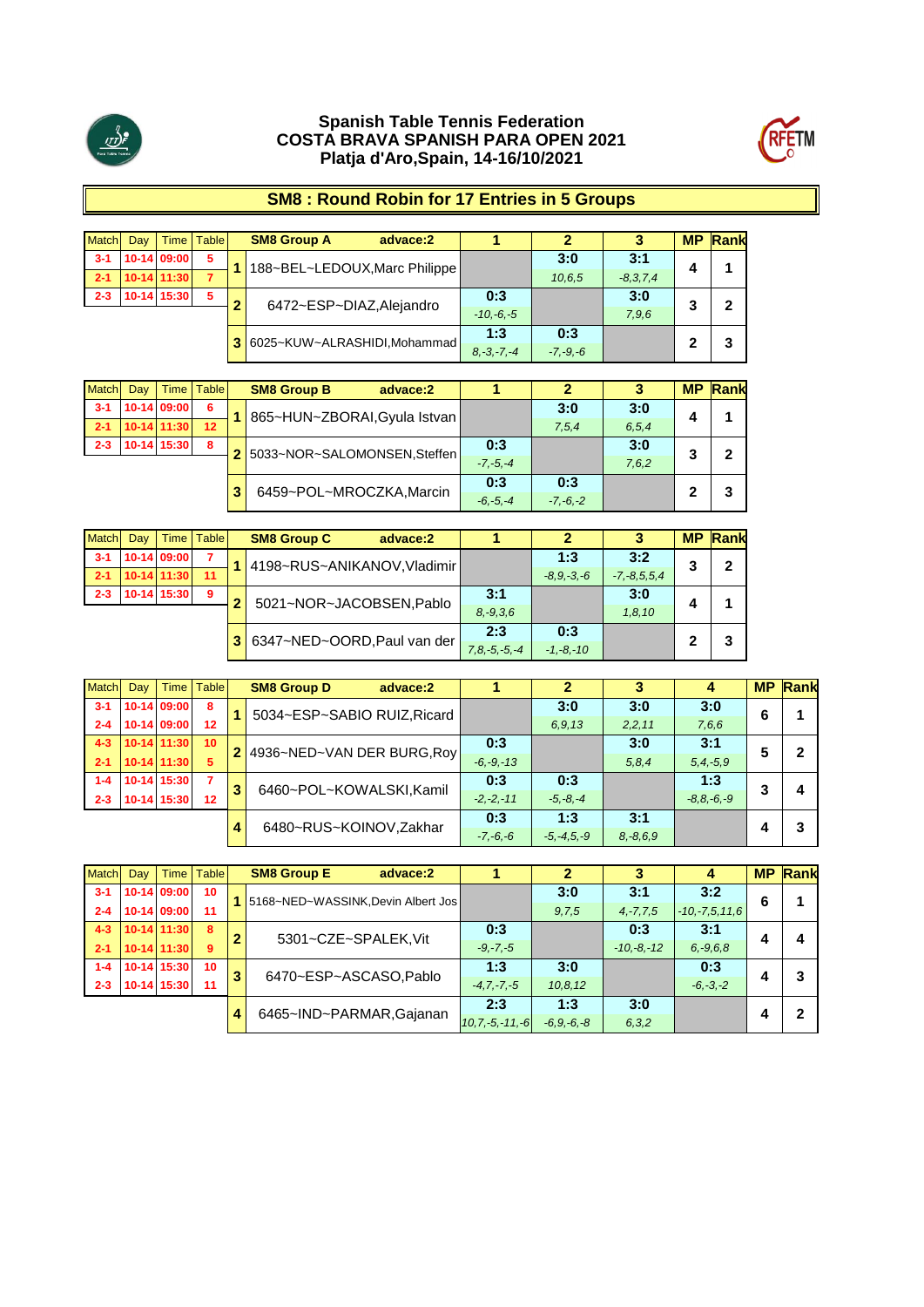| $\frac{d}{dx}$ |                                                 | <b>Spanish Table Tennis Federation</b><br><b>COSTA BRAVA SPANISH PARA OPEN 2021</b><br>Platja d'Aro, Spain, 14-16/10/2021 |                                            | <b>RFETM</b>          |
|----------------|-------------------------------------------------|---------------------------------------------------------------------------------------------------------------------------|--------------------------------------------|-----------------------|
|                |                                                 | Men Singles Class 9 : KO for 6 Entries                                                                                    |                                            |                       |
|                | 4717~ESP~PEREZ GONZALEZ, Juan Bautista          | 4717~ESP~PEREZ GONZALEZ, Juan Bautista                                                                                    |                                            |                       |
| 2              | bye                                             |                                                                                                                           | $3:1:6,9,-4,10$                            |                       |
| 3              | 4111~CZE~PULPAN.David<br><1>10-15-09:30-T11     | $<$ 3>10-15-10:50-T8<br>5862~FRA~DIDIER.Lucas                                                                             | 5862~FRA~DIDIER, Lucas                     |                       |
| 4              | 5862~FRA~DIDIER, Lucas                          | 3:0; 8,9,8                                                                                                                |                                            | $3:0$ ; 10,5,5        |
|                |                                                 |                                                                                                                           | <5>10-15-12:10-T5                          | 6028~ESP~CEPAS, Ander |
| 5              | 6028~ESP~CEPAS.Ander                            | 3:0; 5,0,2                                                                                                                |                                            | Place 1               |
| 6              | <2>10-15-09:30-T12<br>5183~HUN~RETTER, Barnabas | 6028~ESP~CEPAS.Ander                                                                                                      |                                            |                       |
|                | bye                                             | <4>10-15-10:50-T9                                                                                                         | 6028~ESP~CEPAS, Ander<br>$3:2:8,-7,-5,5,3$ |                       |
| 8              | 4223~GER~RUDDENKLAU, Yannik Klaus               | 4223~GER~RUDDENKLAU, Yannik Klaus                                                                                         |                                            |                       |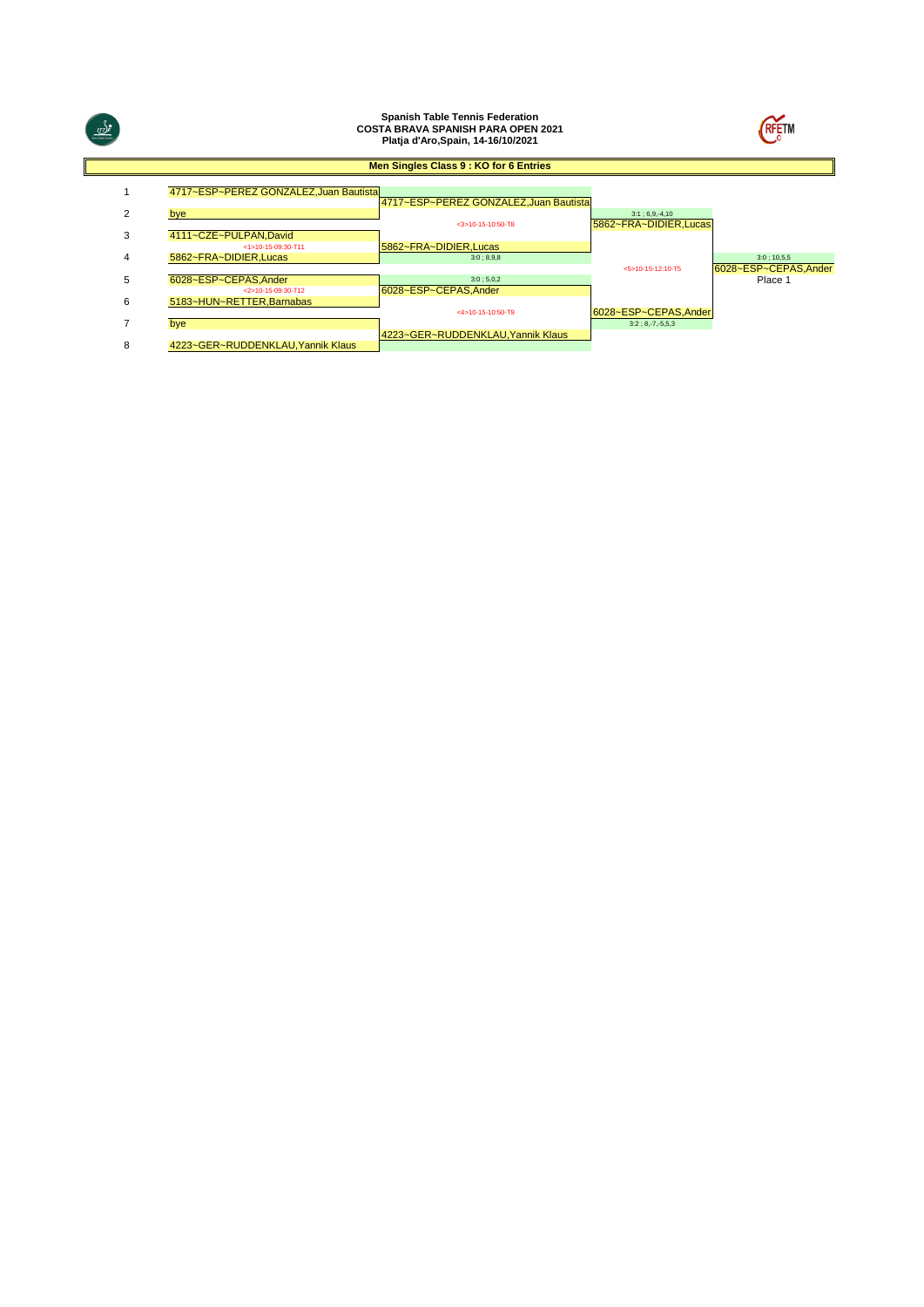



# **SM9 : Round Robin for 10 Entries in 3 Groups**

| <b>Match</b> | Dav | <b>Time</b>   | <b>Table</b> | <b>SM9 Group A</b><br>advace:2        |              |                     |                    | <b>MP</b> | Rank |
|--------------|-----|---------------|--------------|---------------------------------------|--------------|---------------------|--------------------|-----------|------|
| $3 - 1$      |     | 10-14 10:30   |              | 4717~ESP~PEREZ GONZALEZ.Juan Bautista |              | 3:0                 | 3:0                |           |      |
| $2 - 1$      |     | 10-14 13:00   | 6            |                                       |              | 2,4,4               | 6.7.9              | 4         |      |
| $2 - 3$      |     | $10-14$ 17:15 | 5            | 5183~HUN~RETTER, Barnabas             | 0:3          |                     | 3:2                | o         |      |
|              |     |               |              |                                       | $-2. -4. -4$ |                     | $9, -9, 6, -11, 5$ |           |      |
|              |     |               |              |                                       | 0:3          | 2:3                 |                    |           |      |
|              |     |               |              | 5038~GBR~ALLEN, Craig Mark            | $-6, -7, -9$ | $-9, 9, -6, 11, -5$ |                    |           |      |

| <b>Match</b> | Day | <b>Time</b>   | <b>Table</b> |                            | <b>SM9 Group B</b><br>advace:2    |              |                 |                  |         | <b>MP</b> | Rank |
|--------------|-----|---------------|--------------|----------------------------|-----------------------------------|--------------|-----------------|------------------|---------|-----------|------|
| $3 - 1$      |     | 10-14 10:30   | 5            |                            | 4223~GER~RUDDENKLAU, Yannik Klaus |              |                 | 3:1              | 3:0     |           |      |
| $-2-1$       |     | 10-14 13:00   | 7            |                            |                                   |              |                 | $10, 12, -7, 10$ | 3,5,4   |           |      |
| $2 - 3$      |     | $10-14$ 17:15 | 6            | $\bullet$                  |                                   |              | 1:3             |                  | 3:0     |           |      |
|              |     |               |              |                            | 4111~CZE~PULPAN,David             |              | $-10,-12,7,-10$ |                  | 6, 1, 3 |           |      |
|              |     |               |              | 3                          |                                   |              | 0:3             | 0:3              |         |           |      |
|              |     |               |              | 6483~ESP~NIETO, Jose Maria |                                   | $-3, -5, -4$ | $-6,-1,-3$      |                  |         |           |      |

| <b>Match</b> | Day |               | Time   Table   |              | <b>SM9 Group C</b><br>advace:2 |            |               |         |              | <b>MP</b> | Rank         |
|--------------|-----|---------------|----------------|--------------|--------------------------------|------------|---------------|---------|--------------|-----------|--------------|
| $3 - 1$      |     | 10-14 10:30   | 8              |              | 5862~FRA~DIDIER, Lucas         |            | 0:3           | 3:0     | 3:0          | 5         | $\mathbf{2}$ |
| $2 - 4$      |     | 10-14 10:30   | 9              |              |                                |            | $-7, -8, -10$ | 2, 6, 3 | 2,9,3        |           |              |
| $4 - 3$      |     | $10-14$ 13:00 | 11             | $\mathbf{2}$ | 6028~ESP~CEPAS, Ander          | 3:0        |               | 3:0     | 3:0          | 6         |              |
| $2 - 1$      |     | 10-14 13:00   | 8              |              |                                | 7,8,10     |               | 3,3,4   | 5, 7, 6      |           |              |
| $1 - 4$      |     | 10-14 17:15   | $\overline{7}$ | 3            | 6071~IRL~GEOGHEGAN, Sean       | 0:3        | 0:3           |         | 0:3          | 3         | 4            |
| $2 - 3$      |     | 10-14 17:15   | 10             |              |                                | $-2,-6,-3$ | $-3, -3, -4$  |         | $-6, -3, -1$ |           |              |
|              |     |               |                |              | 6425~POL~ZIELINSKI, Marcin     | 0:3        | 0:3           | 3:0     |              |           | 3            |
|              |     | 4             |                | $-2, -9, -3$ | $-5, -7, -6$                   | 6, 3, 1    |               |         |              |           |              |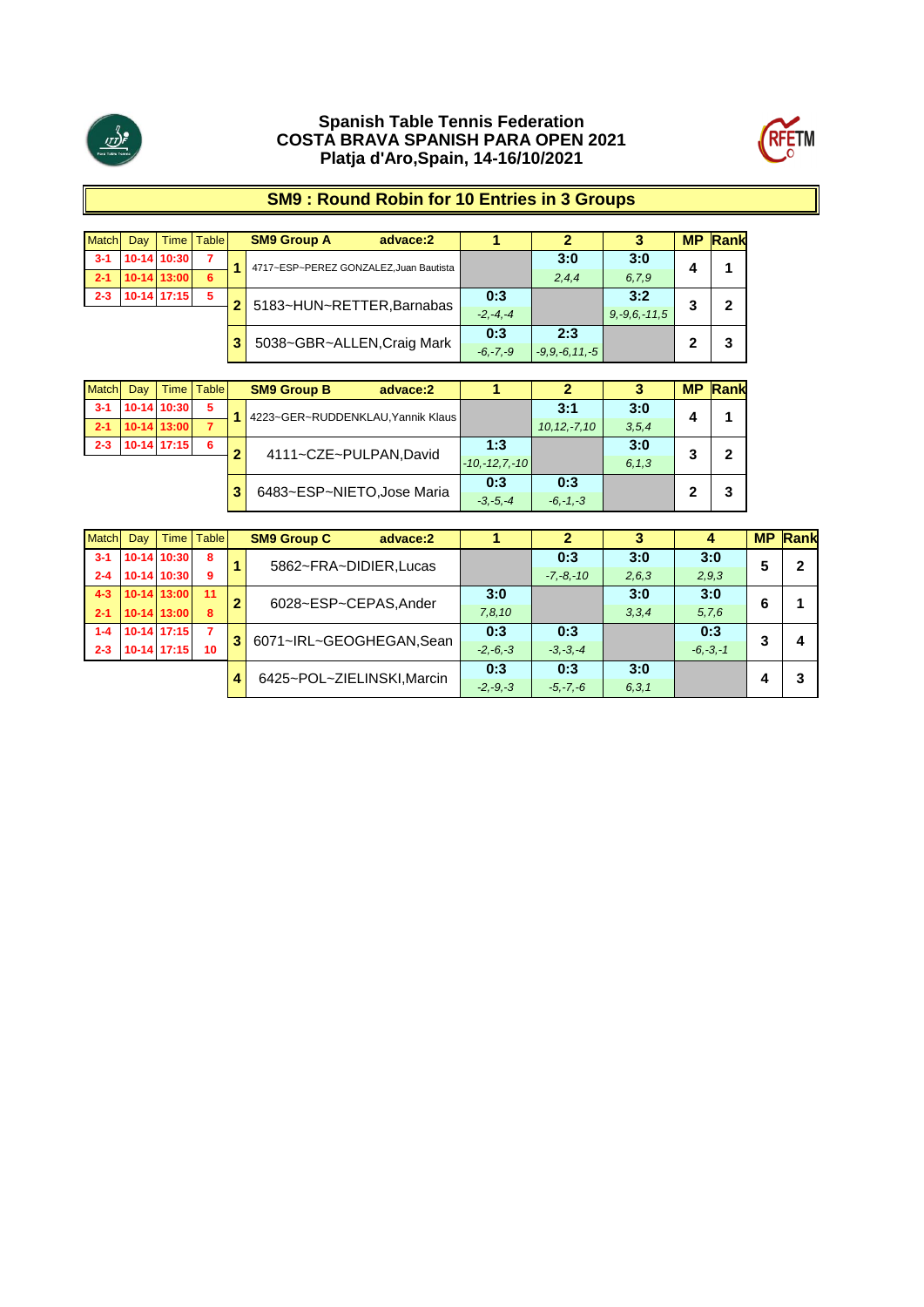



### **Men Singles Class 10 : KO for 4 Entries**

| 3698~POL~MISZTAL,lgor  | 3:0:2.6.9              |                       |
|------------------------|------------------------|-----------------------|
| $<1>10-15-10:50-T10$   | 3698~POL~MISZTAL,Igor  |                       |
| 6346~CZE~CHMELA.Tibor  |                        | 3:0:4.7.9             |
|                        | $<$ 3>10-15-12:10-T7   | 3698~POL~MISZTAL,lgor |
| 5795~ESP~MATARO, Edgar |                        | Place 1               |
| <2>10-15-10:50-T11     | 6092~POL~WLODYKA.Pawel |                       |
| 6092~POL~WLODYKA.Pawel | 3:0:4.5.7              |                       |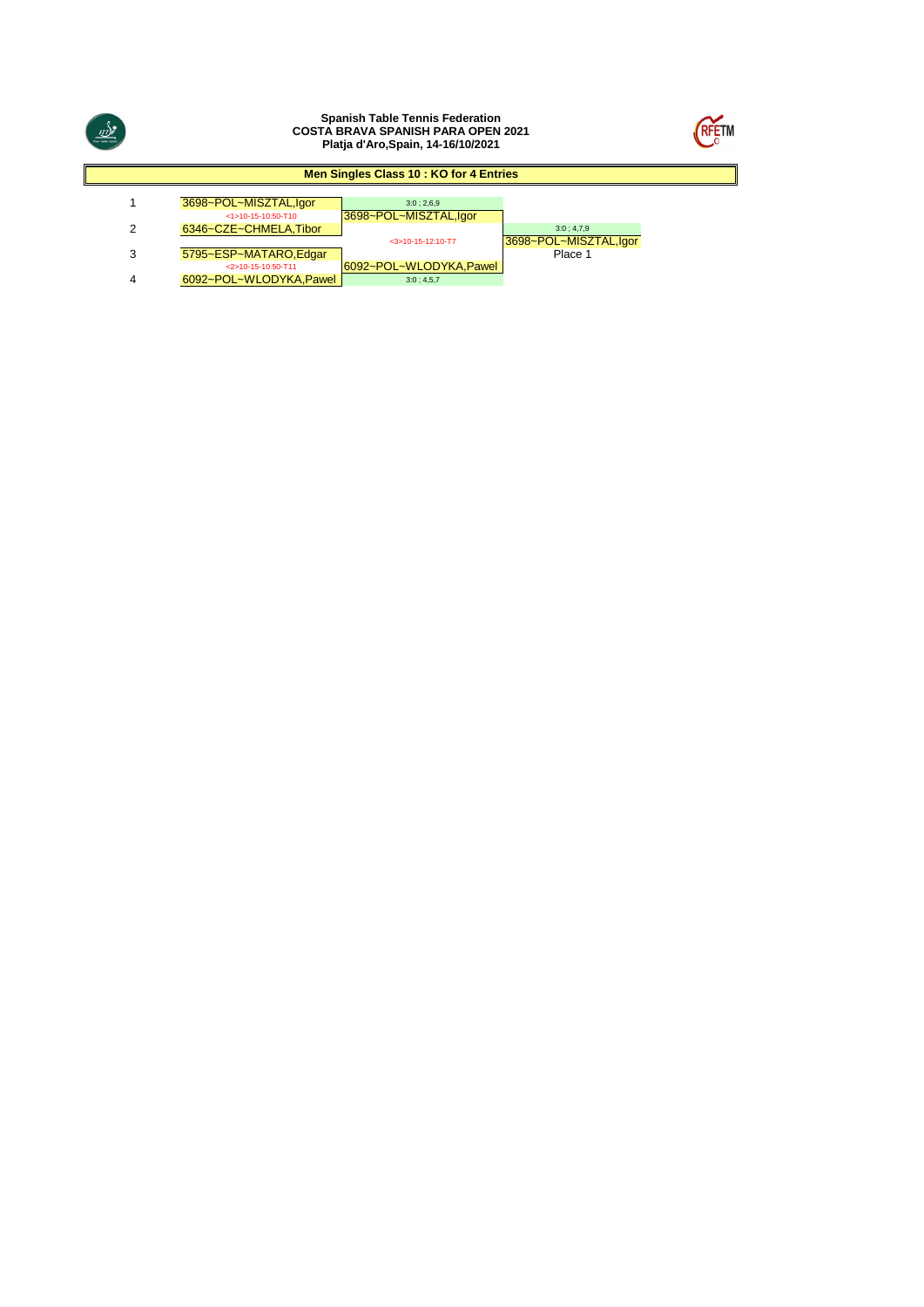



# **SM10 : Round Robin for 8 Entries in 2 Groups**

| Match   | Day |               | Time   Table |              | <b>SM10 Group A</b><br>advace:2  |                 |               |              | 4             | <b>MP</b> | Rank |
|---------|-----|---------------|--------------|--------------|----------------------------------|-----------------|---------------|--------------|---------------|-----------|------|
| $1*4$   |     | 10-14 11:00   | 5            |              | 3698~POL~MISZTAL,Igor            |                 | 3:0           | 3:0          | 3:0           | 6         |      |
| $2 - 3$ |     | 10-14 11:00   | 8            |              |                                  |                 | 6.5.9         | 6, 3, 3      | 4, 5, 7       |           |      |
| $3 - 1$ |     | 10-14 15:00   | 5            | 2            |                                  | 0:3             |               | 3:1          | 3:0           |           |      |
| $2 - 4$ |     | $10-14$ 15:00 |              |              | 5795~ESP~MATARO,Edgar            | $-6, -5, -9$    |               | $14.8 - 7.3$ | 8, 5, 3       |           |      |
| $4 - 3$ |     | 10-14 17:50   | 12           |              |                                  | 0:3             | 1:3           |              | 3:1           |           |      |
| $2 - 1$ |     | 10-14 17:50   | 6            | 3            | 6095~CZE~MICHAL,Jan              | $-6, -3, -3$    | $-14,-8,7,-3$ |              | $7, -5, 8, 6$ |           |      |
|         |     |               |              |              | 4 6461~POL~OSTOJA SOLECKI, Jakub | 0:3             | 0:3           | 1:3          |               | o         | Δ    |
|         |     |               |              | $-4, -5, -7$ | $-8, -5, -3$                     | $-7, 5, -8, -6$ |               |              |               |           |      |

| <b>Match</b> | Day | Time I        | Table |                | <b>SM10 Group B</b><br>advace:2 |                   | 2            | 3     | 4                 | <b>MP</b> | Rank |
|--------------|-----|---------------|-------|----------------|---------------------------------|-------------------|--------------|-------|-------------------|-----------|------|
| $3 - 1$      |     | 10-14 11:00   | 6     |                | 6346~CZE~CHMELA, Tibor          |                   | 0:3          | 3:0   | 3:0               | 5         | 2    |
| $2 - 4$      |     | 10-14 11:00   | 9     |                |                                 |                   | $-10,-4,-9$  | 4,2,7 | 7,0,5             |           |      |
| $4 - 3$      |     | $10-14$ 15:00 | -6    | $\overline{2}$ | 6092~POL~WLODYKA,Pawel          | 3:0               |              | 3:0   | 3:0               | 6         |      |
| $2 - 1$      |     | 10-14 15:00   | 10    |                |                                 | 10, 4, 9          |              | 8.9.9 | 6,10,10           |           |      |
| $1 - 4$      |     | 10-14 17:50   | 9     | 3              | 6342~GER~WAGNER,Mio             | 0:3               | 0:3          |       | 3:2               |           | 3    |
| $2 - 3$      |     | 10-14 17:50   | 11    |                |                                 | $-4, -2, -7$      | $-8, -9, -9$ |       | $-8, -8, 6, 5, 4$ |           |      |
|              |     |               |       |                | 5794~ESP~LOPEZ, Marlon          | 0:3               | 0:3          | 2:3   |                   | 2         | 4    |
|              |     | 4             |       | $-7, -0, -5$   | $-6, -10, -10$                  | $8.8 - 6 - 5 - 4$ |              |       |                   |           |      |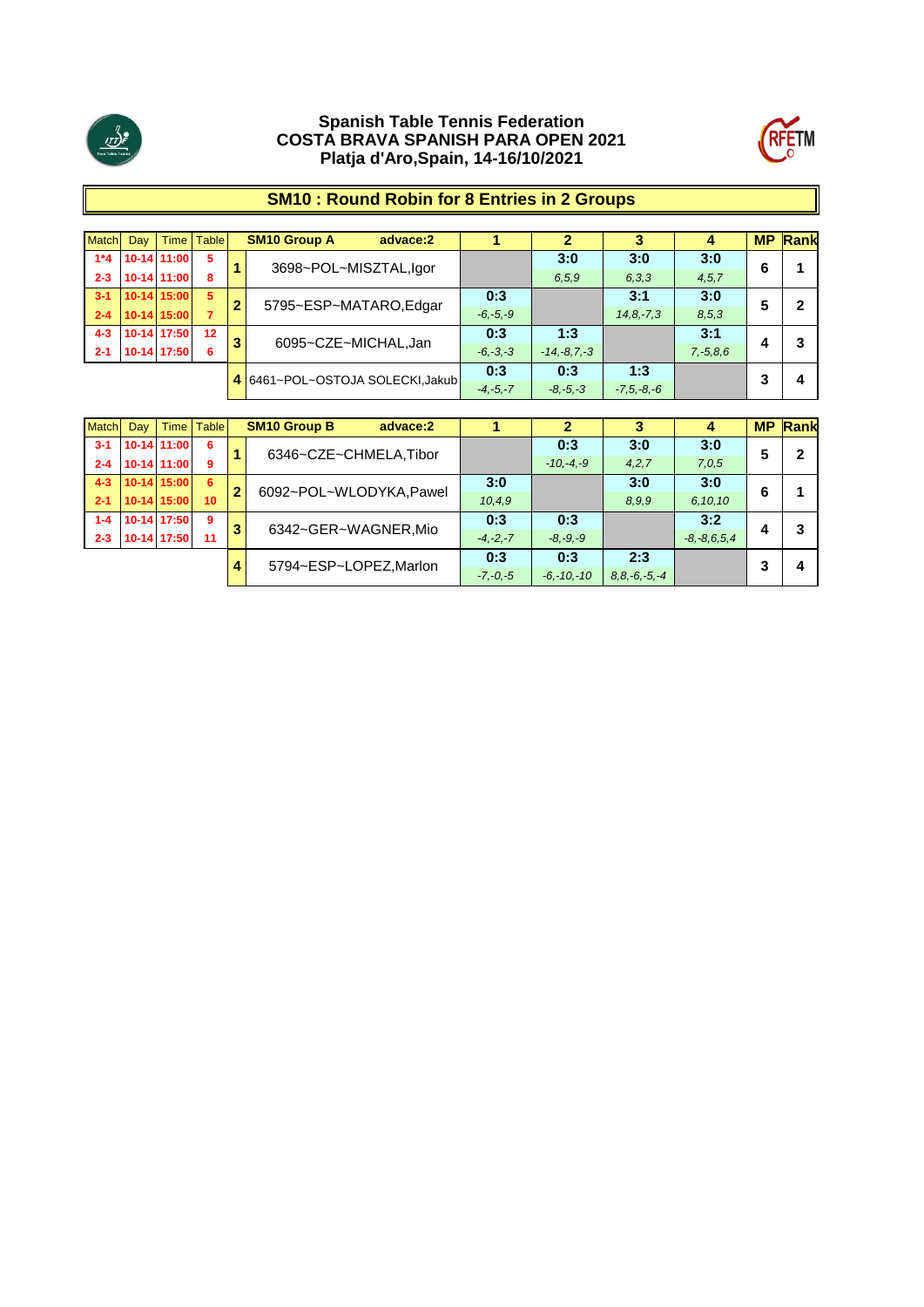



#### **Men Singles Class 11 : KO for 4 Entries**

| 2301~HUN~PALOS.Peter       | 3:0:5.11.6            |                      |
|----------------------------|-----------------------|----------------------|
| $<$ 1>10-15-10:10-T10      | 2301~HUN~PALOS, Peter |                      |
| 5741~GER~HARTIG.Florian    |                       | 3:0:9.1.3            |
|                            | $<$ 3>10-15-11:30-T11 | 2301~HUN~PALOS.Peter |
| 5742~GER~KROBER.Maximilian |                       | Place 1              |
|                            |                       |                      |

<mark>5222~FRA~ZHAO,Antoine</mark><br>3:2 : 9,-9,-6,4,8 2011 - 2011 - 2012 1915-10:10<br>2210-15-10:10<br>3222−FRA−ZHAO,Antoine